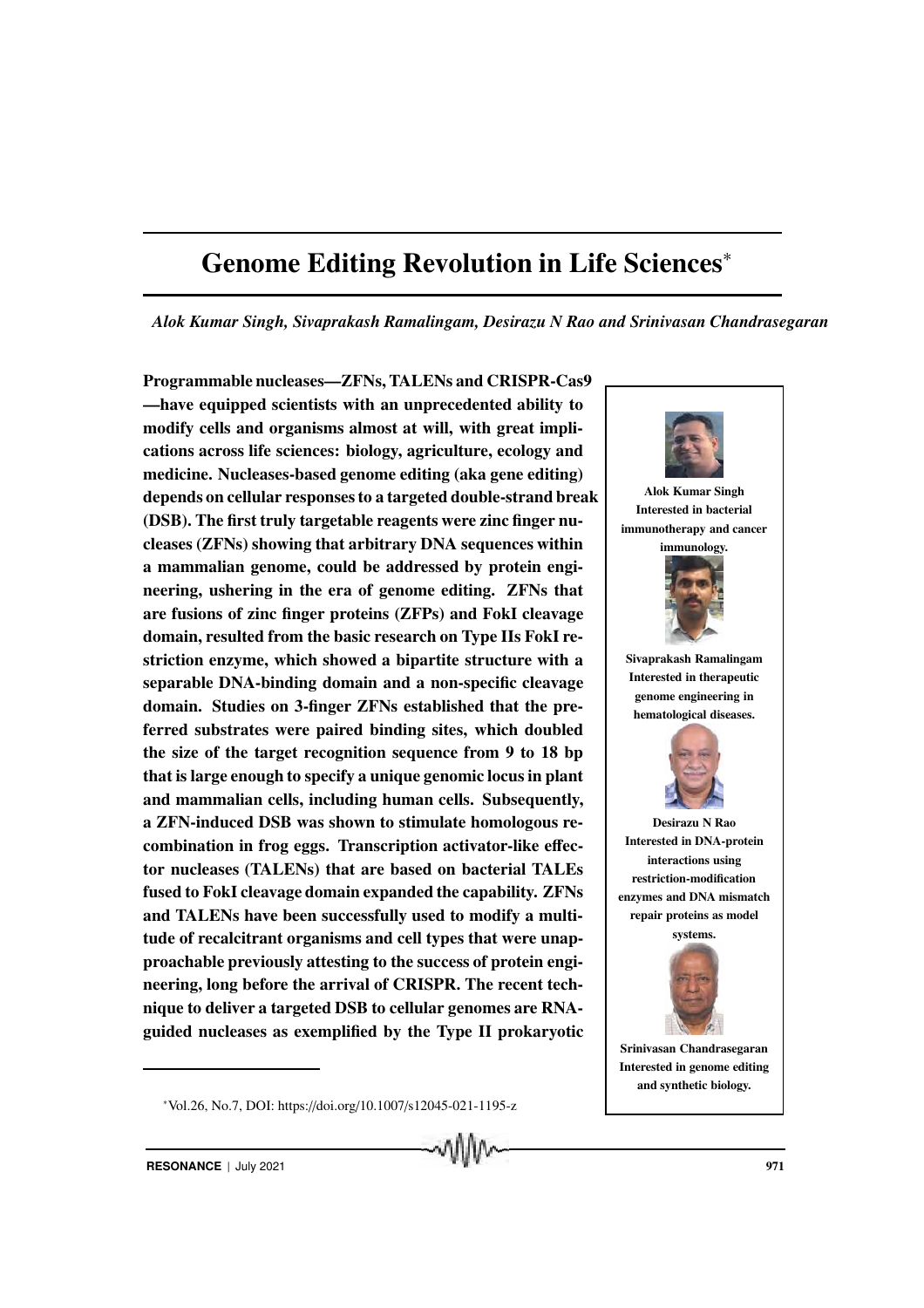Genome-editing, programmable nucleases, zinc-finger nucleases, CRISPR-Cas9, TALENs.

**Keywords** CRISPR-Cas9 system. Unlike ZFNs and TALENs that use protein motifs for DNA sequence recognition, CRISPR-Cas9 depends on RNA-DNA recognition. The advantages of the CRISPR-Cas9 system, which include ease of RNA design for new targets and dependence on a single constant Cas9 protein, have led to its wide adoption by research labs around the world. The 2020 Nobel Prize for Chemistry was awarded to Jennifer Doudna and Emmanualle Charpentier for harnessing CRISPR-Cas9 system to provide a simplified technique for genome editing. The programmable nucleases have also been shown to cut at off-target sites with mutagenic consequences, which is a serious concern for human therapeutic applications. Therefore, applications of genome editing technologies to human therapeutics will ultimately depend on risk versus benefit analysis and informed consent

## Introduction

many cases, can be inferred by how well the gene and its protein sequence are conserved across species, and if the gene function of one of the homologs is already known. The function of a gene can be determined experimentally by knocking out (deleting) or mutating that specific gene individually in a cell and observing the resulting phenotype.

The nucleotide sequence of an organism's genome encodes its The gene function, in form and function. For example, each human cell contains 3 billion base pairs  $(3 \times 10^9$  bp) within its genome. Scientists estimate that the human genome codes for 20,000 to 25,000 different genes, which gives an individual form and function. The genes are distributed among the 23 pairs of chromosomes and code for all of the human body's proteins. While the functions of several human genes have been deciphered, many others are yet to be determined. The gene function, in many cases, can be inferred by how well the gene and its protein sequence are conserved across species, and if the gene function of one of the homologs is already known. The function of a gene can be determined experimentally by knocking out (deleting) or mutating that specific gene individually in a cell and observing the resulting phenotype. Mutations in the coding region of critical genes can lead to the formation of abnormal proteins, result in disease phenotypes, premature death, or failure of an embryo to develop. Moreover, mutations that affect the regulatory genes can result in aberrant gene expression within cells and give rise to cancer phenotypes. The 'holy grail'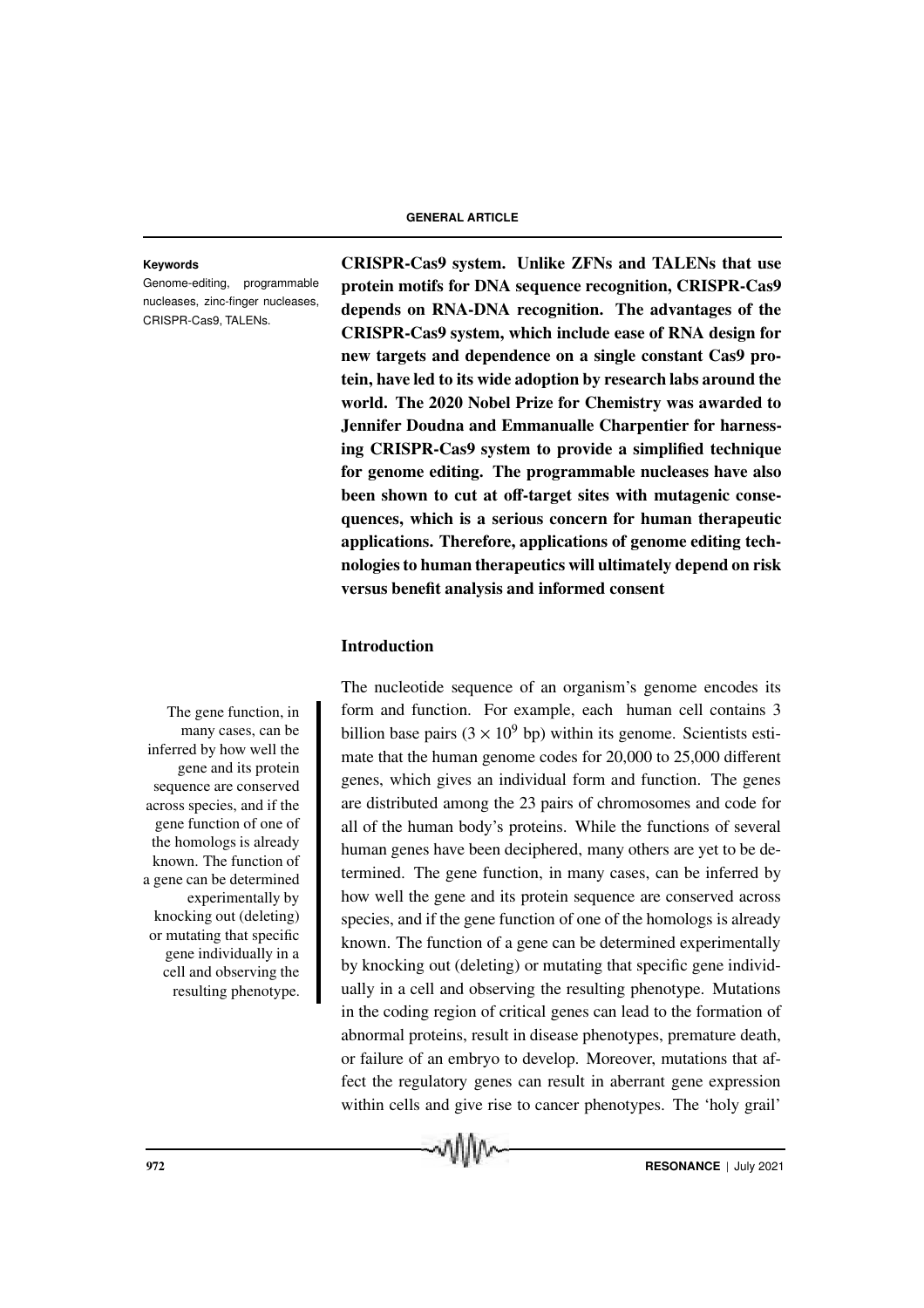of human gene therapy is how genes might someday be used, modified, or even changed to correct various human diseases.

## Genome Editing 'Gedanken' (Thought) Experiment

In the early 1990s, Srinivasan Chandrasegaran at the Bloomberg School of Public Health, Johns Hopkins Medical Institutions, conceived a genome editing gedankenexperiment, which is shown in *Figure* 1. The experiment involved the targeted replacement of a mutant gene (shown in red) with a normal gene (shown in green) in a human cell. In the converse experiment, one could replace a normal gene with a mutant allele, essentially knocking out the gene in cells. We then asked the following questions: (1) Do we have the molecular tools necessary to carry out such an experiment in a human cell? and (2) If we had the necessary tools, could we successfully perform the experiment without killing the cell?

In the early 1990s, the answer to both questions was a definite 'no'. Restriction enzymes that usually recognize 4–6 bp sites and cut DNA are not useful for this task since these sites would occur much too frequently in the human genome. Even sites for rare cutters that recognize >8 bp, would occur once every 65,536 bp in the human genome and cut too many times, killing the cell. Scientists have long Hence, this needed programmable enzymes that could recognize 16–18 bp sites to induce a unique targeted double-strand break (DSB) within the human genome.

## Genome Editing

Scientists have long sought site-specific manipulation of plant and mammalian genomes, including the human genome. How does one achieve targeted genome editing, also known as gene editing or genome engineering, of plant and mammalian genomes? Cells use the universal process of homologous recombination (HR) to mediate site-specific recombination to maintain their genomic in-

MIIIN

sought site-specific manipulation of plant and mammalian genomes, including the human genome. How does one achieve targeted genome editing, also known as gene editing or genome engineering, of plant and mammalian genomes?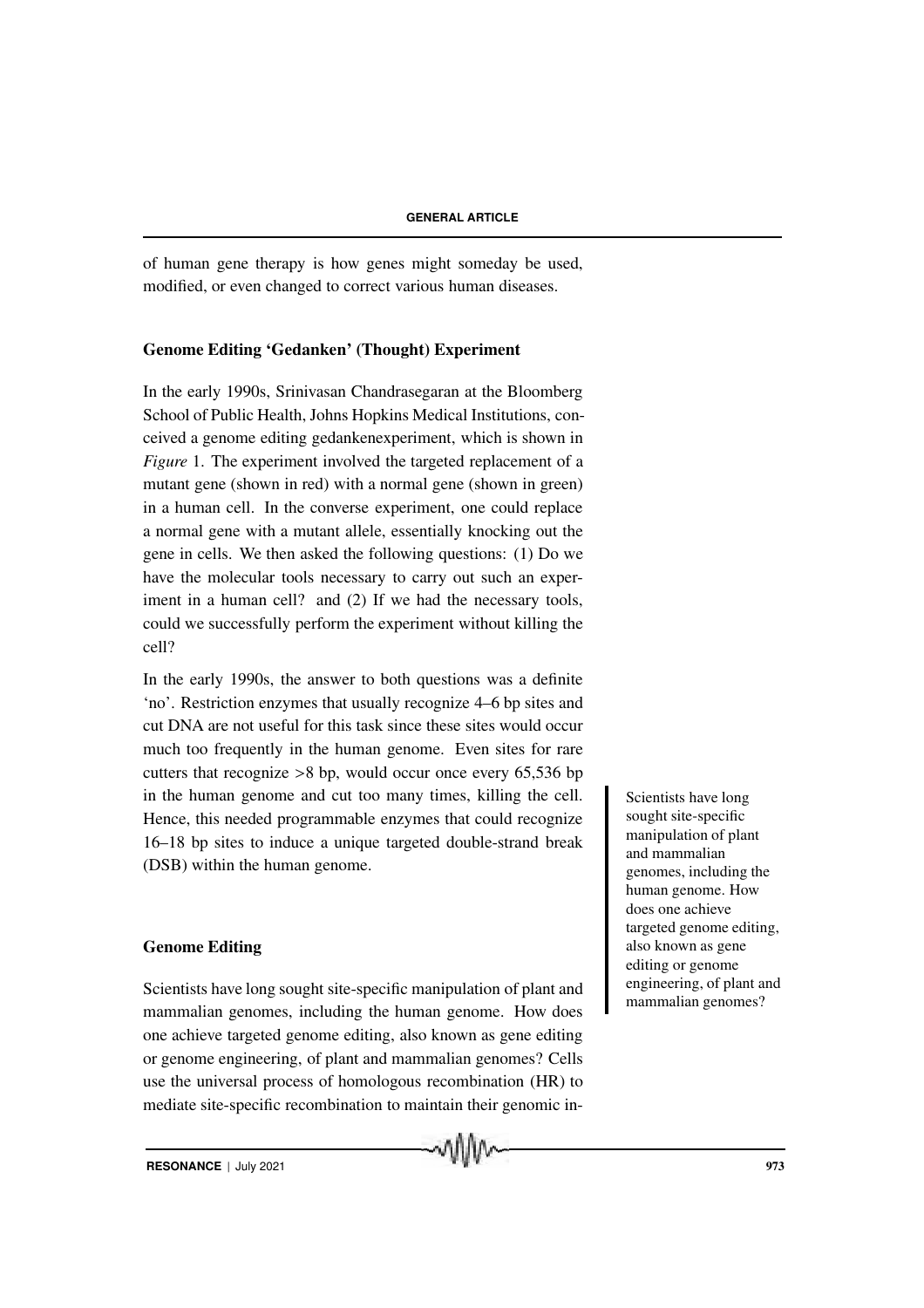**GENERAL ARTICLE**

Figure 1. Genome editing gedankenexperiment (thought experiment). The objective of the experiment is the targeted replacement of a mutant gene (shown in red) with a normal gene (shown in green) in a human cell. In the converse experiment, one could replace a normal gene with a mutant allele, essentially knocking out that gene in cells. If the experiments are performed in germline cells, one can produce transgenic organisms.



tegrity, especially during the repair of double-strand breaks (DSBs). DSBs are otherwise lethal to cells since they can scramble the encoded information of the genome. DSB repair of a damaged Gene targeting—the chromosome by HR in a cell is the most accurate form of repair, which works by copy and paste mechanism, usually using the homologous DNA segment from the undamaged sister chromatid as a template.

> Gene targeting—the process of replacing a gene by HR—uses an extrachromosomal fragment of donor DNA and invokes the cell's own repair machinery for gene conversion. While spontaneous gene targeting is very efficient in bacteria and yeast cells, it is a very inefficient process in plant and mammalian cells; only one in a million treated cells undergo the desired gene modification. However, the introduction of a chromosomal DSB at a unique site

process of replacing a gene by HR—uses an extrachromosomal fragment of donor DNA and invokes the cell's own repair machinery for gene conversion.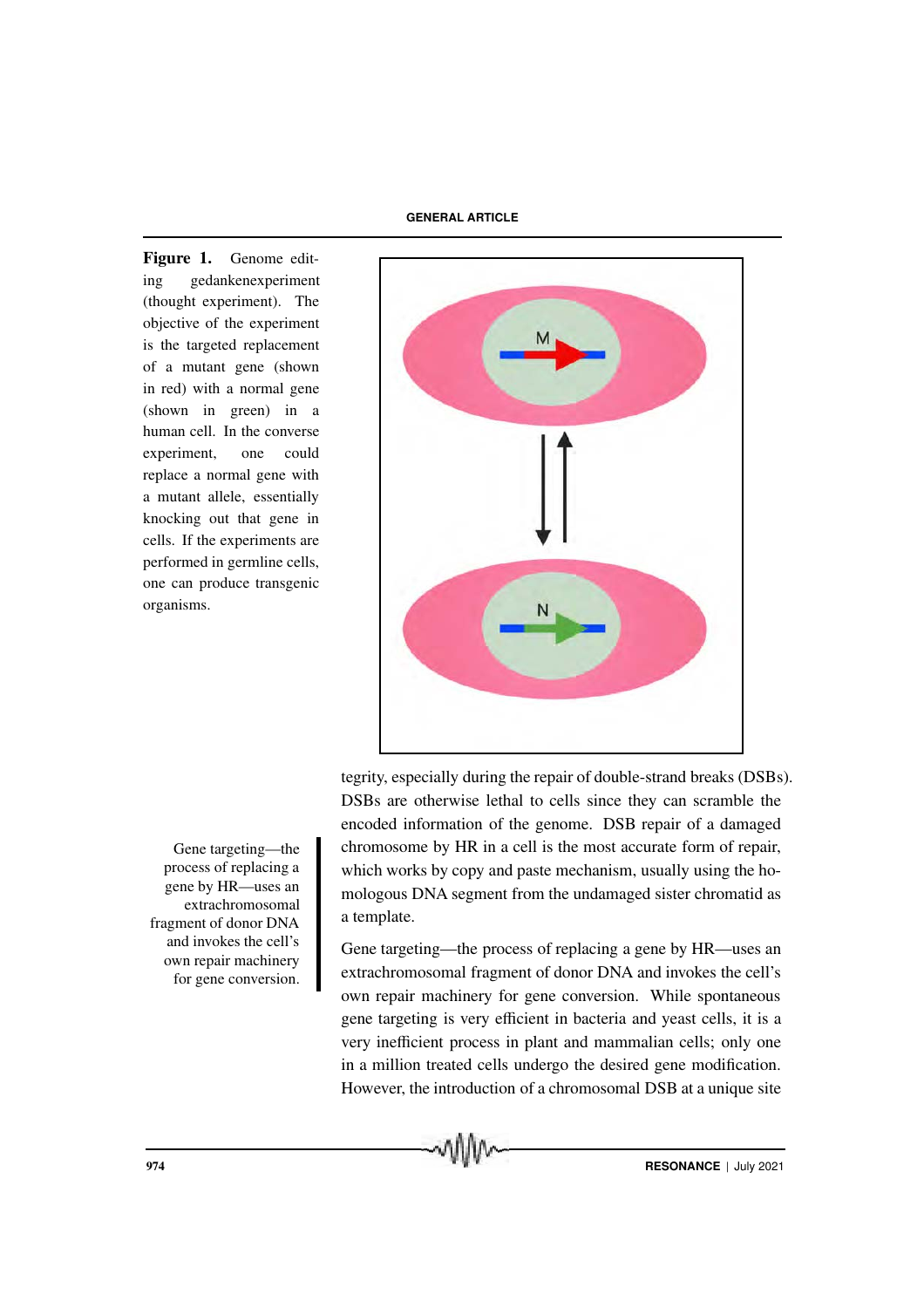within a genome has been shown to stimulate HR by several orders of magnitude at that local site. The challenge then was to develop a general means of introducing a targeted DSB at a unique chromosomal locus of plant and mammalian genomes to induce homology-directed repair (HDR) at that site with the exogenous donor DNA provided by the investigator.

Towards this end, Chandrasegaran lab embarked on the quest to create programmable molecular scissors that were needed to perform the genome editing (aka gene editing or genome engineering) experiment in plant and mammalian cells. In 1996, Chandrasegaran lab reported the creation of the first programmable nucleases called zinc finger nucleases (ZFNs) [1, 2]. In 2001, Chandrasegaran lab, then in collaboration with Dana Carroll lab in Utah, showed that ZFNs by inducing a targeted DSB, stimulate local site-specific HR in frog oocytes, ushering the era of site-specific genome editing [3].

In 2021, it is safe to say that we have the necessary tools (includ-<br>In 2021, it is safe to say ing) ZFNs, TALENs and CRISPR-Cas9) available for targeted manipulation of the human genome; and that the gedankenexperiment has been performed successfully by many labs in many previously recalcitrant organisms that include plants, animals, insects and human cells [4]. Such genome editing experiments are now conducted routinely by labs around the globe.

## Engineering Chimeric Nucleases for Genome Editing

## *Zinc Finger Nucleases (1996)*

The first truly programmable were the zinc finger nucleases (ZFNs), which showed that arbitrary DNA sequences could be targeted for cleavage by protein engineering, ushering in the era of genome editing. ZFNs resulted from basic research on zinc finger proteins (ZFPs) and FokI restriction enzyme that revealed a bipartite structure with a separable DNA binding domain and a nonspecific cleavage domain. Chandrasegaran lab's studies on proteolytic fragments of FokI endonuclease revealed a 41 kDa N-

MIIM

that we have the necessary tools (including) ZFNs, TALENs and CRISPR-Cas9) available for targeted manipulation of the human genome.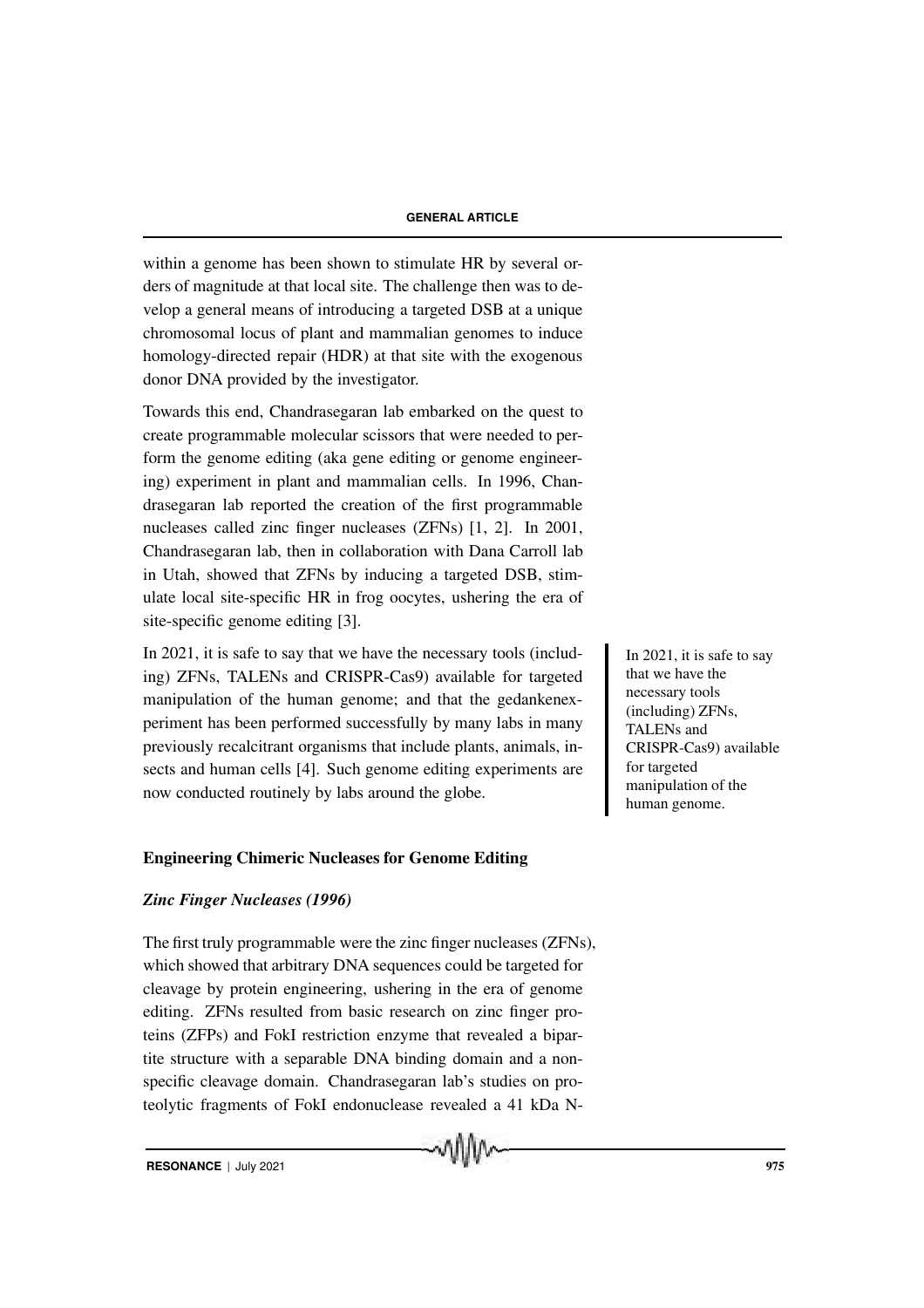terminal DNA-binding domain and a 25 kDa C-terminal domain with non-specific DNA-cleavage activity. Crystal structures of the native FokI and FokI bound to DNA confirmed the modular nature of FokI endonuclease [5]. The structures revealed that the cleavage domain is sequestered in a piggyback fashion by the recognition domain, which was consistent with the DNA foot-printing analysis. Thus, FokI crystal structures were in complete agreement with the model derived from rigorous biochemical studies. Furthermore, the native FokI enzyme crystallized as a dimer, through the interaction between aspartic acid–arginine residues at the dimer interface, occurring between the cleavage domains [5].

The modular nature of FokI endonuclease suggested that it might be feasible to construct 'chimeric' nucleases with novel sequencespecificities by linking other DNA-binding proteins to the cleavage domain of FokI endonuclease. This indeed proved to be the case. Chandrasegaran lab reported the construction of the first chimeric nuclease by linking the *Drosophila Ubx* homeodomain to the cleavage domain of the FokI enzyme. Chandrasegaran lab then reported the creation of novel ZFNs by linking two different three zinc finger proteins to the FokI cleavage domain [1]. ZFNs are artificial proteins that combine FokI endonuclease activity with the ability of zinc finger motifs (ZFs) to specifically recognize a base triplet in DNA.

## DNA Recognition by ZF Motifs

The  $Cys<sub>2</sub>His<sub>2</sub> ZF$  motif can target specific sequences by virtue of its unique 30 amino acid residues with a  $\beta\beta\alpha$  structure that is stabilized by a zinc ion (*Figure* 2a) [6]. Each ZF motif recognizes a 3- to 4-bp DNA sequence by inserting the  $\alpha$ -helix into the major groove of the double helix (*Figure* 2b). Pavletich and Pabo reported the crystal structure of a set of 3-fingers from the mouse transcription factor Zif268, which gave a glimpse of ZFs recognize their cognate sequence (*Figure* 2c) [13]. Amino acids within the  $\alpha$ -helix (positions -1, +1, +2, +3, +4, +5 and +6) of the ZF motif that makes sequence-specific contacts to DNA (*Fig-*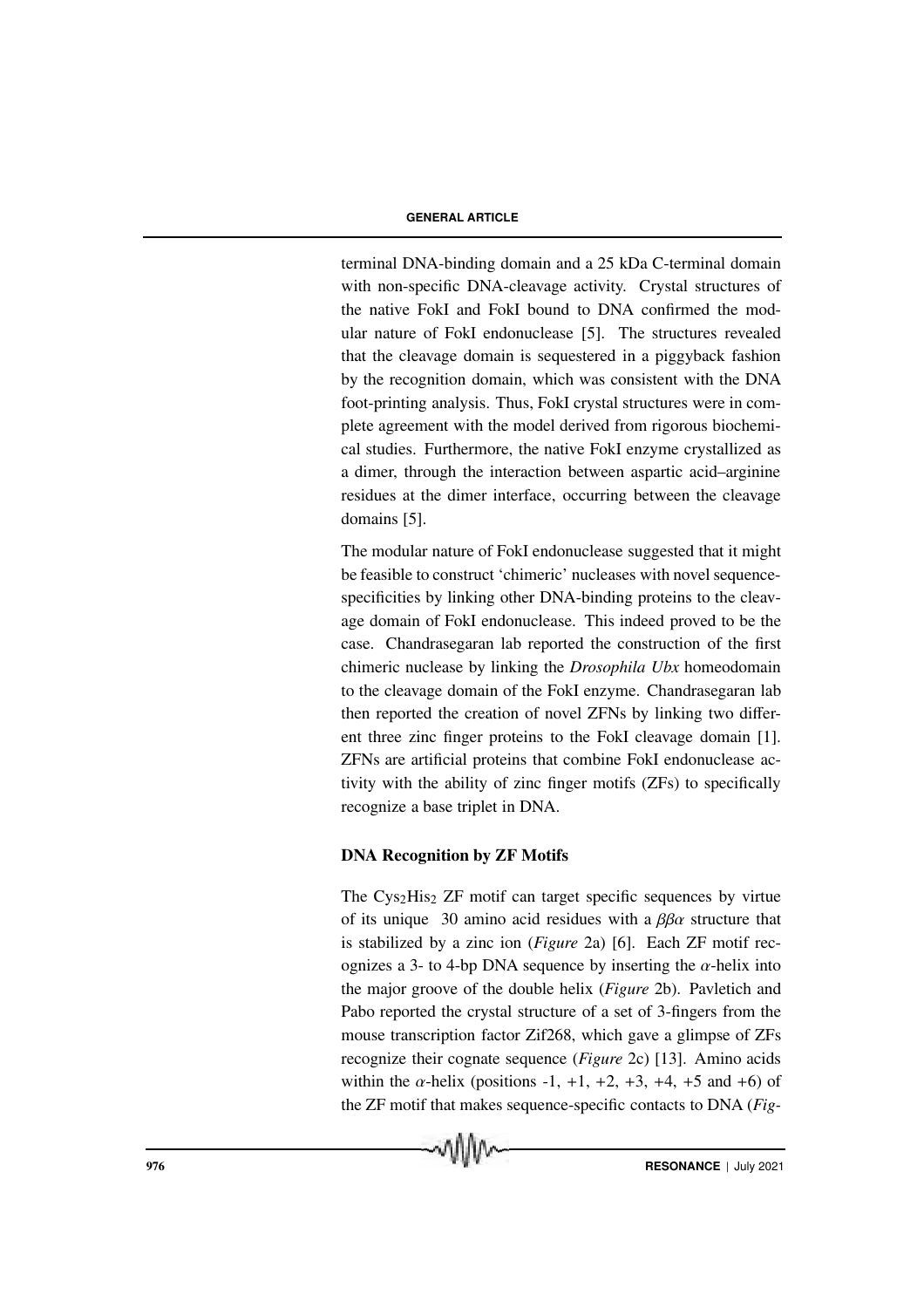**GENERAL ARTICLE**



*ure* 2b), can be changed while maintaining the remaining amino acids as a consensus backbone to generate ZF motifs with new triplet sequence specificities. Most ZFs make contact with their target 3-bp site; however, when there is an aspartic acid present at the  $+2$  position of the  $\alpha$ -helix, it can reinforce an adenine or cytosine residue outside the 3-bp site at the next base of the noncontact strand of DNA via cross-strand contact, changing ZFs recognition to a 4-bp site (*Figure* 2b & 2c). This ZF contact outside the 3-bp site further influences the specificity of neighbouring ZFs. This complicates the generation of ZFPs by simple modular design, wherein each ZF recognizes a triplet sequence. In theory, three ZF motifs that act independently of each other can be linked together in tandem to generate a ZFP that binds to a 9-bp site, which is a composite of the individual DNA triplet subsites recognized by each of the three ZF motifs. However, in practice, since some ZF motifs influence their neighbours through the cross-strand contact, the design and selection of each ZF have to be performed in a context-dependent fashion to obtain highly sequence-specific ZFPs, which is laborious, time-consuming and makes their production very expensive.

Figure 2. Zinc finger nucleases (ZFNs) combine the nonspecific cleavage domain of the FokI restriction enzyme with designed or selected ZFPs to provide a general mechanism to introduce a site-specific DSB within the genome. (a) The structure of zinc finger motif (ZF). (b) Amino acid residues within the ZF motif that make contact with DNA. (c) The structure of three ZF motifs that are fused in tandem to form a 3-finger ZFP and the cognate DNA sequence. (d) Modelling ZFPs fusion to FokI cleavage domain to form ZFNs. Dimerization of FokI nuclease domains is required to cut DNA. Two ZFNs bind to their cognate sites (inverted repeats) on DNA with dimerization of the FokI catalytic domains to cut the target site.

**RESONANCE** | July 2021 977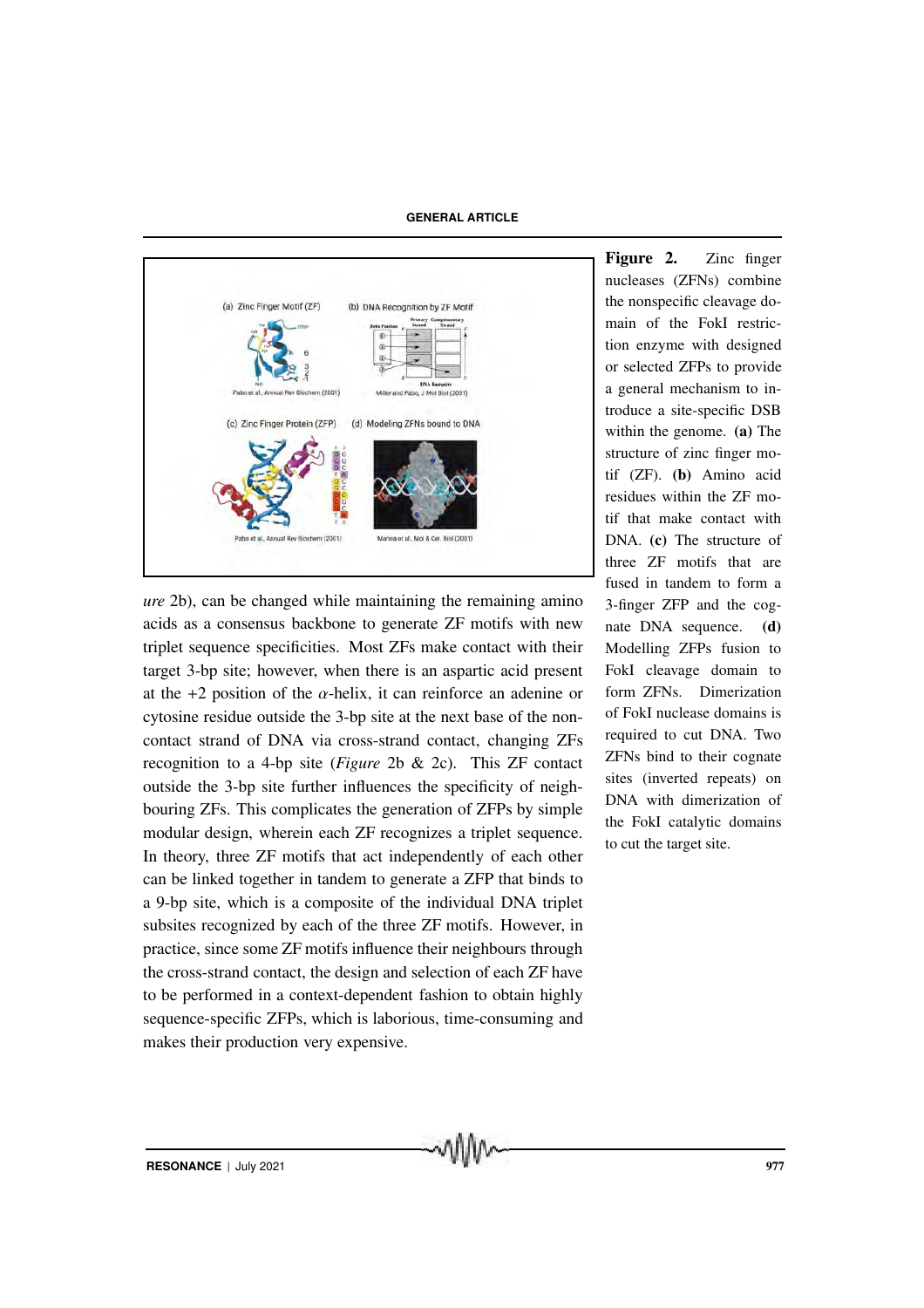## ZFNs

ZFNs combine the nonspecific cleavage domain of the FokI restriction enzyme with the designed or selected ZFPs to provide a general mechanism to introduce a site-specific DSB into the genome. ZFNs combine the nonspecific cleavage domain of the FokI restriction enzyme with the designed or selected ZFPs to provide a general mechanism to introduce a site-specific DSB into the genome (*Figure* 2d) [2–4]. Furthermore, binding of two 3-finger ZFN monomers, each recognizing a 9-bp inverted site, is necessary because dimerization of the FokI cleavage domain is required to produce a DSB [2–4]. Thus, three-finger ZFNs effectively have an 18-bp recognition site, which is long enough to specify a unique address within the human genome. Two ZFNs with different sequence specificities can bind to appropriately positioned heterologous sites in tandem and induce a targeted DSB within the human genome (*Figure* 3a) [2–4]. The sequence specificity could be enhanced further by increasing the number of ZF motifs within the ZFPs, and hence ZFNs (as shown in *Figure* 3a).

## *Transcription Activator-like E*ff*ector Nucleases (2010)*

The accidental discovery of a novel DNA-binding module, called TALE (Transcription Activator-Like Effector) modules found in the plant virus from *Xanthomonas* bacteria, led to the construction of TALENS (*Figure* 3b) [7–9]. The TALE central repeat domain consists of repeating units of 30–33 amino acids. The TALE modules are largely identical except for highly variable amino acids at positions  $12 \& 13$ , known as the repeat-variable diresidues (RVDs). Unlike ZF motifs which recognize 3- or 4 bp DNA sites, each TALE module recognizes a single nucleotide [7, 8]. The recognition specificity of the TALE modules is determined by the RVDs: NI recognizes adenine, HD recognizes cytosine, NG or HG recognizes thymine, and NN recognizes guanine or adenine (*Figure* 3b). Unlike the ZFs, the recognition of DNA by TALEs is largely independent of the neighbouring modules. The DNA recognition code thus provides a simple one to one correspondence between an array of TALE units and the nucleotide sequence of the cognate site. This simple recognition code and modular nature of TALE motifs make them a versatile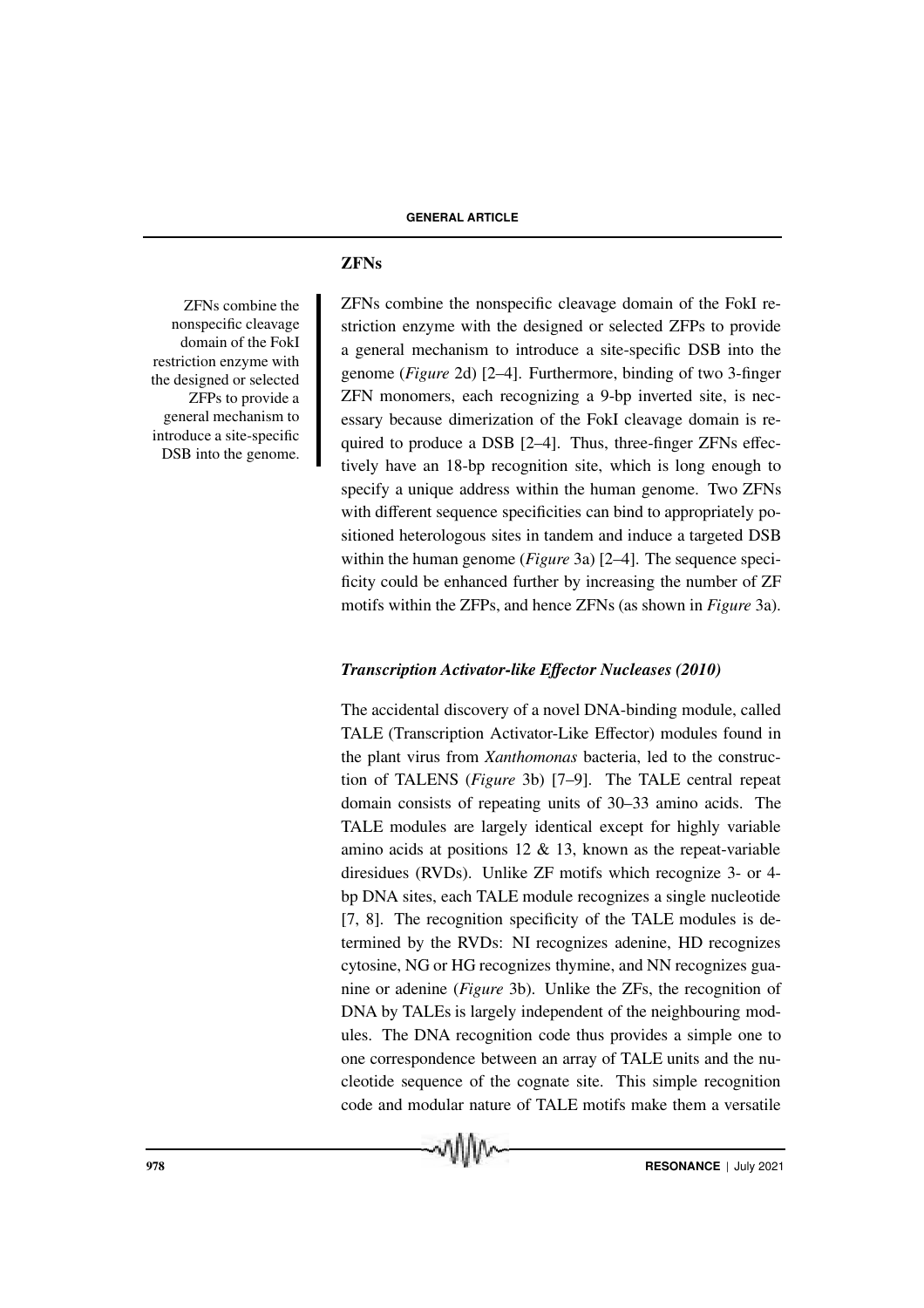**GENERAL ARTICLE**



Figure 3. Gene editing tools include ZFNs, TAL-ENs and CRISPR-Cas9. ZFNs were the truly targetable reagent that was developed first; they laid the foundation for targeted genome editing of various organisms. ZFNs and TALENs require protein engineering for target recognition, which is difficult by nature. CRISPR-Cas9 target recognition is done by RNA, which is much easier to design. (a) ZFNs binding to their cognate sites.(b) TAL-ENs binding to their cognate sites. (c) Schematic of CRISPR-Cas9 and sgRNA binding to their target site. The crystal structure of Cas9/tracrRNA/crRNA complex bound to the target DNA is also shown. The year in which the gene-editing tools were introduced is shown in brackets.

tool for generating custom nucleases.

TALENs are designed and constructed in a modular style very similar to that of ZFNs, using the immense experience gained from ZFN architecture (*Figure* 3a & 3b). While ZFNs use ZF

**RESONANCE** | July 2021 979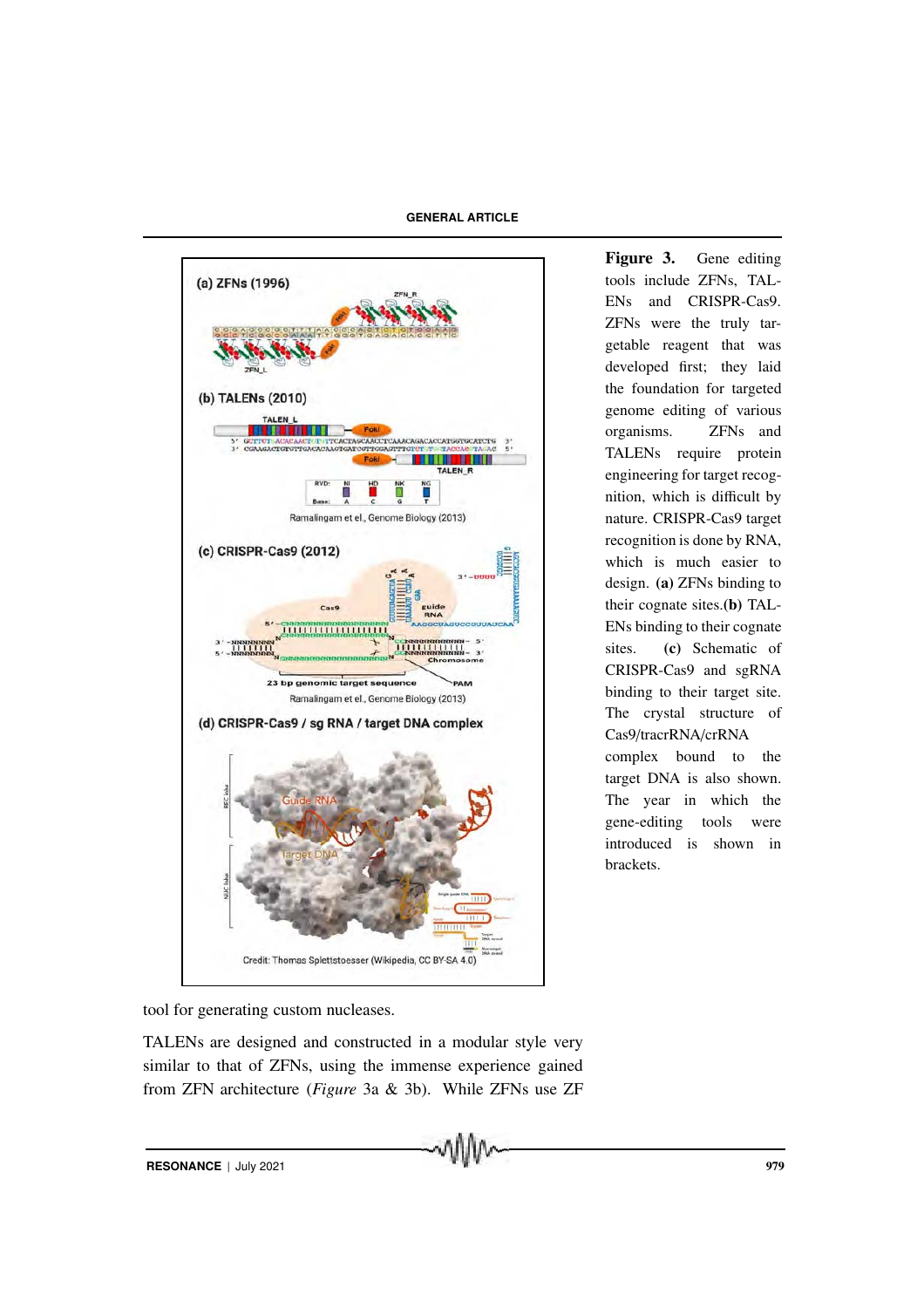motifs as DNA binding modules, TALENs use TALE motifs as DNA-binding modules, but both use the FokI catalytic domain as the DNA cleavage module [4]. TALENs and ZFNs appear to have similar cleavage efficiencies. The genes encoding TALENs are about three times larger than ZFNs; this is because TALEs are similar in size to ZFs but recognize a single base, while ZFs recognize 3–4 bp sequences. Since TALENs are easier to generate than ZFNs, they are also relatively inexpensive.

## RNA-guided CRISPR-Cas9 (2012)

## *Discovery of CRISPR Repeat Sequences*

In 1987, Japanese researchers studying the isozyme alkaline phosphatase gene observed the presence of five highly homologous sequences of 29 nucleotides arranged as direct repeats with 32 nucleotides spacing downstream of the gene. The first repeat was included in the putative transcription termination site and showed less homology to the other four. The well-conserved sequences exhibited a 14 nucleotides dyad symmetry, which were similar to the ones that were previously found in *E. coli* and *S. typhimurium*, but the significance of the repeats was unknown. In 1992, Francisco Mojica doing his thesis work at the University of Alicante was studying microorganisms belonging to the Archaea family, halophile microorganisms that require high-salt conditions to survive. Mojica and his colleagues were interested in understanding how Archaea can grow in high salinity and how they adapt to changes in salinity. DNA sequencing led to the observation that the halophiles' genome possessed a series of regularly spaced repeats, which they labelled as tandem repeats (TREPS) that were later renamed as CRISPR (an acronym for Clustered Regularly Interspaced Short Palindromic Repeats). They also observed that these repeated regions in the halophiles were actively transcribed indicating that the cell was reading this information in each of the growing conditions that they tested and that the repeats were important for the cell. Furthermore, when sequencing one strain of *E. coli*, Mojica discovered that there were sequences between the

In 1987, Japanese researchers studying the isozyme alkaline phosphatase gene observed the presence of five highly homologous sequences of 29 nucleotides arranged as direct repeats with 32 nucleotides spacing downstream of the gene.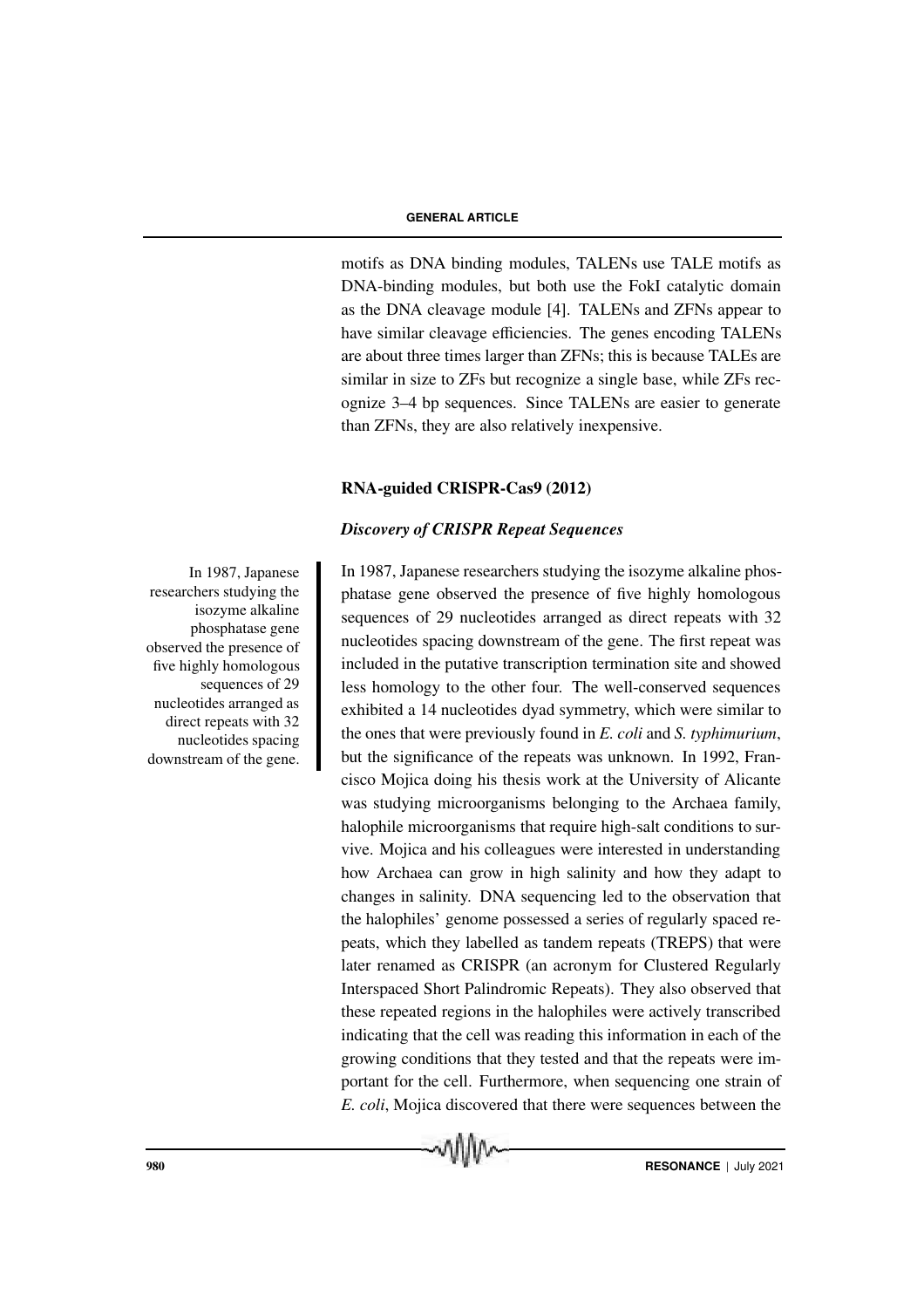repeats known as 'the spacer regions of CRISPRs that matched the sequence of a particular virus. These DNA sequences protected the bacteria from being infected by viruses carrying the same sequence in its genome. The virus could not infect the cell, which suggested that it was an adaptive immune system evolved by prokaryotes. Exploration of sequencing data revealed that this was the case in many other organisms as well. Further research by scientists led to the identification of Cas enzyme systems that were involved in the acquisition of spacer sequences and the mechanism of adaptive immunity in prokaryotes.

### Harnessing CRISPR-Cas9 for Genome Editing

Bacteria and archaea thus have evolved an adaptive defence mech-<br>Bacteria and archaea anism that use CRISPR/Cas systems to degrade complementary sequences present within invading virus and plasmid DNAs [10]. Type II CRISPR/Cas systems rely on the integration of foreign DNA fragments into the CRISPR loci, which upon transcription and processing result in CRISPR RNAs (crRNA), which then anneal to trans-activating crRNAs (tracrRNAs) enabling Cas proteins to direct sequence-specific degradation of foreign DNA (*Figure* 3c). In 2012, scientists established that the Cas9-crRNA complex functions as an RNA-guided endonuclease, with RNA-directed target DNA recognition and protein-mediated DNA cleavage, paving an easy way to engineer universal programmable RNA-guided endonucleases [11]. Virginijus Šikšnys (at Vilnius University, Lithuania) and co-workers reported that the Cas9-crRNA complex functions as an RNA-guided endonuclease with RNA-directed target sequence recognition, and protein-mediated DNA cleavage, paving the way for the engineering of universal programmable RNA-guided DNA endonucleases [12]. Jennifer Doudna, Emmanuelle Charpentier and co-workers at the University of Berkeley showed that Cas9-mediated cleavage can also function efficiently using the fusion of crRNA and tracrRNA to form a single guide RNA (sgRNA), which greatly simplified the application of the CRISPR-Cas9 system for genome editing (*Figure* 3c) [12]. Subsequently, Feng Zhang lab in the Broad Institute at MIT,

MIIM

have evolved an adaptive defence mechanism that use CRISPR/Cas systems to degrade complementary sequences present within invading virus and plasmid DNAs.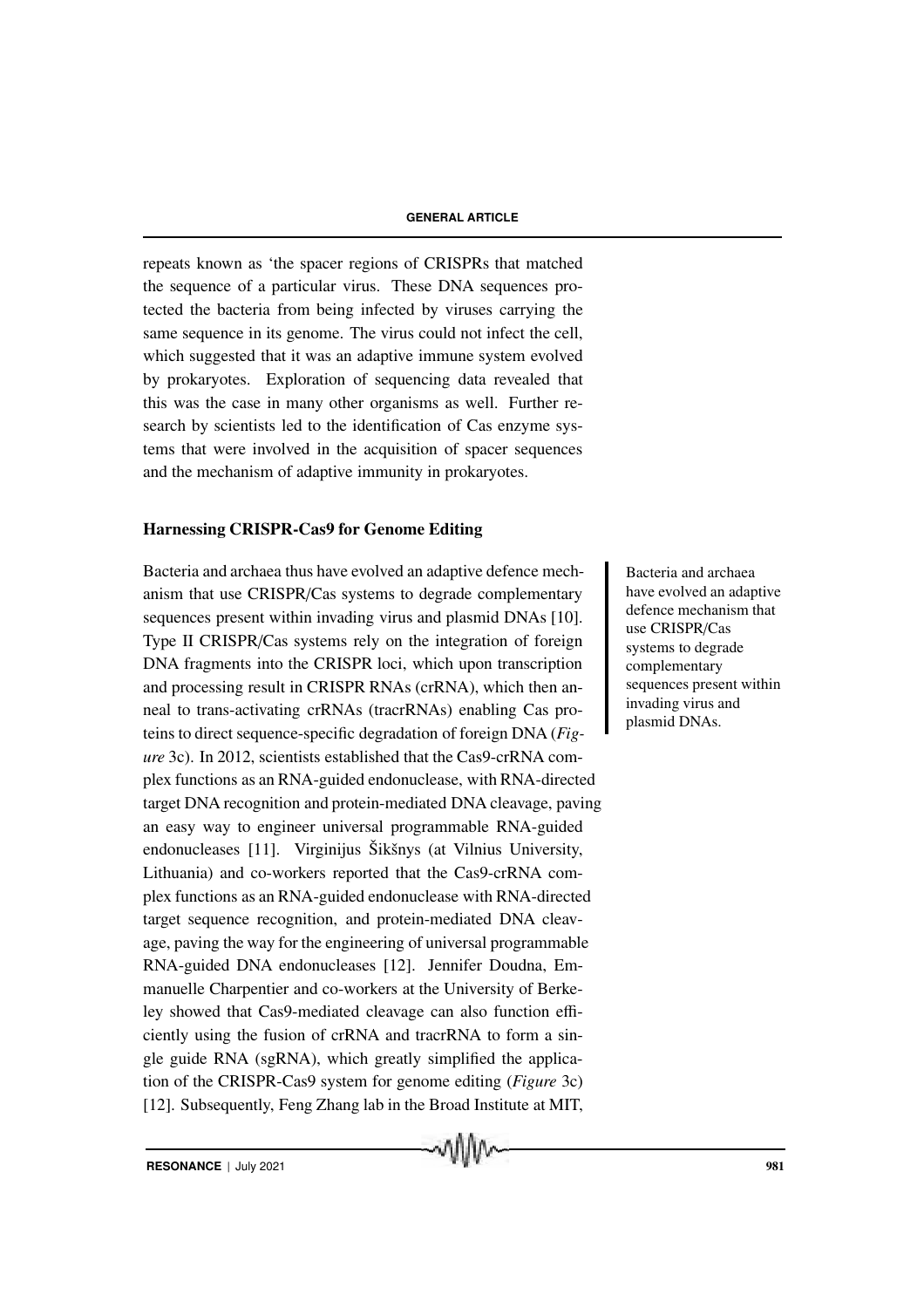along with several other labs, reported that they could engineer the CRISPR-Cas9 system to function with custom sgRNA in human cells to direct sequence-specific cleavage [13]. The targeting efficiency of the endogenous loci in human cells was better than that observed with ZFNs and TALENs targeting the same loci. Furthermore, genome editing of multiple sites within the human genome was possible by simultaneous introduction of several sgRNAs into the cell.

Unlike ZFNs and TALENs, which require protein engineering of two nucleases, CRISPR-Cas9 depends on RNA-DNA recognition for genome editing. RNA design is much simpler and easier when compared to protein engineering of two nucleases, each recognizing one-half of the genomic target sequence as in the case of ZFNs and TALENs. The advantages of the CRISPR-Cas9 system include the ease of RNA design for new targets, the dependence of a single, constant Cas9 protein and its ability to address multiple targets simultaneously with multiple guide RNAs. These have led to its wide adoption in research laboratories around the world. The CRISPR-Cas9 methodology is also very inexpensive, making it very affordable for small labs.

The 2020 Nobel Prize for Chemistry was awarded to Jennifer  $1_{\text{Rajesh}}$  Ramachandran, Doudna and Emmanuelle Charpentier<sup>1</sup> for harnessing the CRISPR-Cas9 system for genome editing and providing a simplified technique. Many scientists were surprised that ZFNs' original contribution that includes launching the era of genome editing, and laying the foundation for genome editing, was not recognized to share the 2020 Nobel Prize.

#### Development of CRISPR-Cas Diagnostic Kits

Rapid detection of nucleic acids is an essential part of clinical diagnostics. CRISPR-based diagnostic applications have been reported by several labs. Two such diagnostic systems are described briefly here. Feng Zhang lab in Broad Institute at MIT, USA, reported a diagnostic platform called SHERLOCK (an acronym for Specific High Sensitivity Enzymatic Reporter unLOCKing) that



CRISPR/Cas9 System: 2020 Nobel Prize in Chemistry, *Resonance*, Vol.25, No.12, pp.1669–1680, 2020.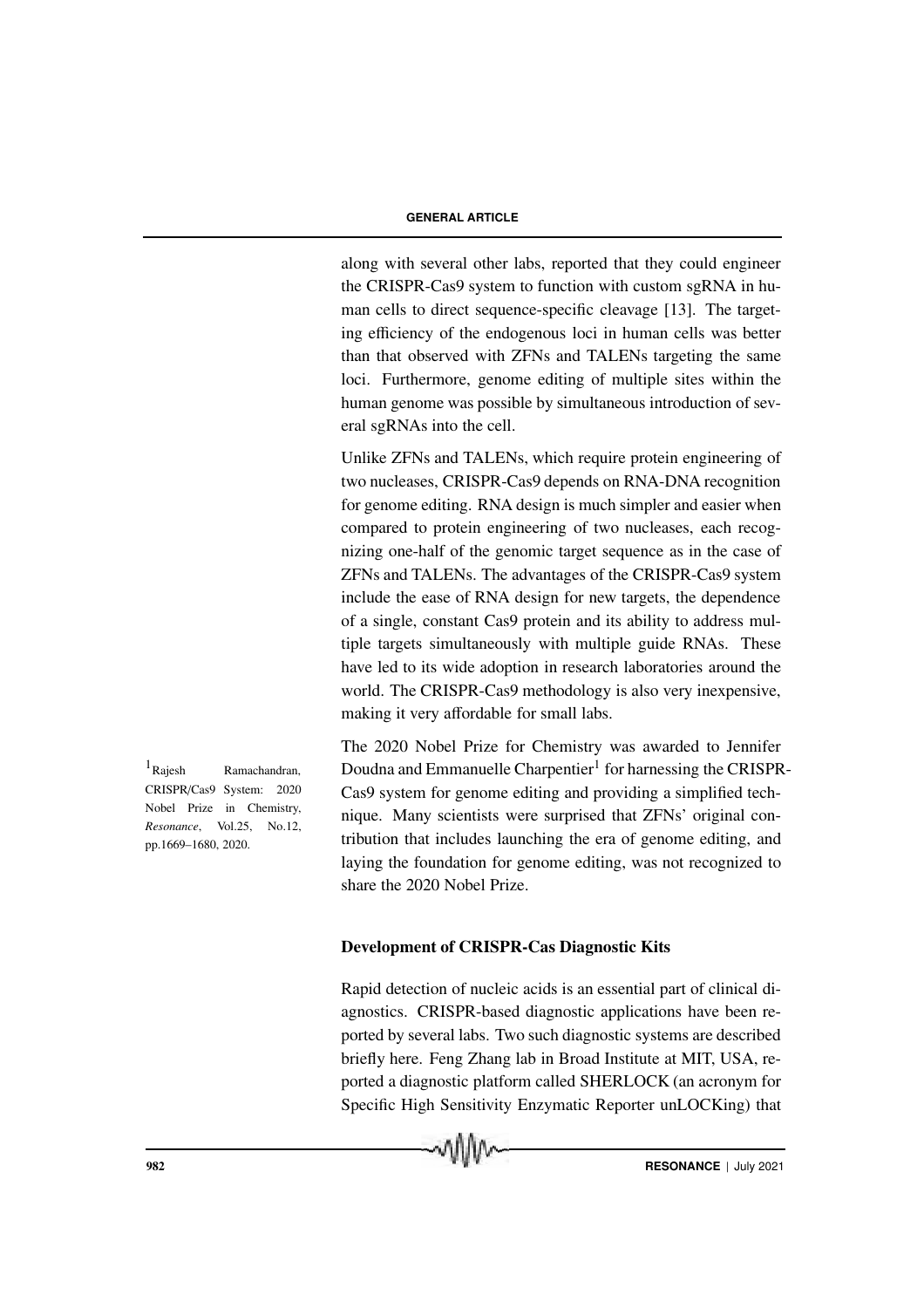combines nucleic acid pre-amplification with CRISPR-Cas9 for specific amplification of DNA and RNA sequences. The method comprises of two steps: (1) recombinase-mediated polymerase pre-amplification of DNA or RNA sequences that is followed by (2) Cas13- or Cas12-mediated detection using fluorescent and calorimetric readouts that provide results in less than an hour. Maiti, Chakraborty and coworkers at CSIR-IGIB, New Delhi, India, have reported a diagnostic platform called FELUDA (an acronym for FnCas9 Editor Linked Uniform Detection Assay) to detect coronavirus during the COVID-19 outbreak. This system also pre-amplify the RNA extracted from the nasal swab of patients using a single-step RT-PCR. This approach then uses Fn-Cas9 that recognizes a different PAM (Protospacer Adjacent Motif) sequence than SpCas9. The FELUDA mix is prepared by incubating the dead FnCas9 protein (in which the active sites of the enzyme are mutated), guide RNA that is specific for the coronavirus target, and the amplified viral DNA. The dipstick contains gold nanoparticles that bind to the FELUDA complex. The gold particle-FELUDA complexes are then captured by streptavidin to constitute the test line on the dipstick. The unbound particles are captured on the control line. If colour develops only on the control line of the dipstick, it indicates the patient is negative. If Off-target effects of colour develops on both control and test lines, it indicates that the patient is positive for coronavirus infection. The dipstick test takes 1–2 minutes to perform. Several labs have developed other diagnostic applications, which are not discussed here.

### Off-target Effects of Programmable Nucleases

Off-target effects of programmable nucleases is a continued concern in genome editing. Early ZFN studies suggested that some ZFNs could bind and form dimers at sequences other than those for which they were designed, and cleavage at secondary targets was the cause of the cell lethality. Off-target cleavage has been confirmed in many other situations with TALENs and CRISPR-Cas9 as well by analyzing the genomic sequences for induced mutations. Strategies have been designed to enhance the speci-

MMM

programmable nucleases is a continued concern in genome editing.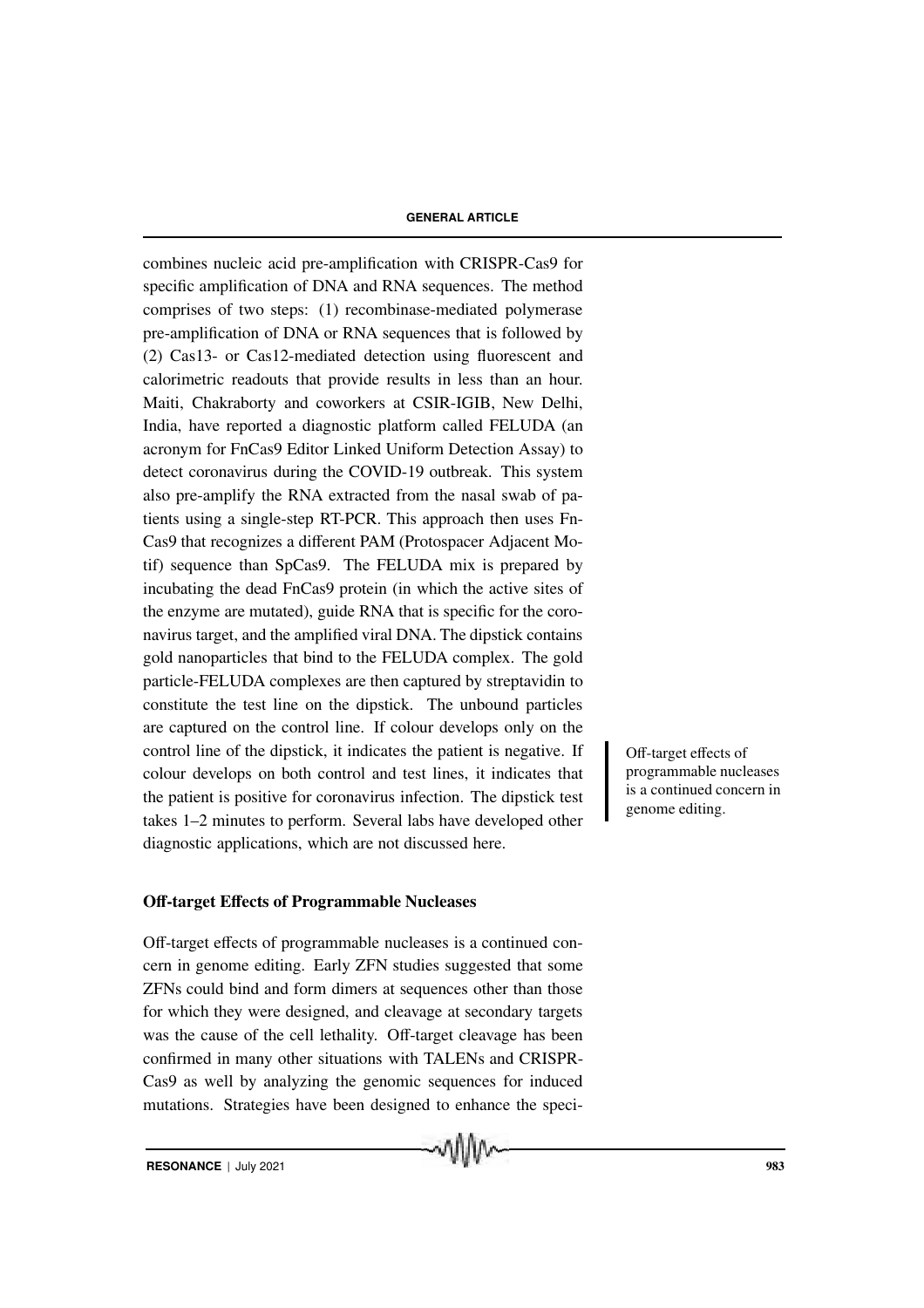ficity of all the programmable nucleases. For ZFNs and TALENs, mutations were introduced to destabilize the dimer interface of the FokI cleavage domains that allow heterodimers to form, but not homodimers. This significantly reduced the toxicity of ZFNs and TALENs and was quite effective in reducing the off-target effects. With CRISPR-Cas9, truncating sgRNA had a positive effect on specificity, apparently because a small number of mismatches in a shorter duplex has a larger destabilizing effect at secondary sites [4]. Other approaches include introducing a mutation at one of the nuclease active sites of Cas9 converting into a nicking enzyme. Providing two sgRNAs directed to targets in close proximity to the DNA leads to paired nicking, which is quite effective in inducing NHEJ and HDR while increasing specificity by demanding simultaneous recognition by both guide RNAs [4]. How much off-target cleavage matters depends on the situation in which the programmable nucleases are used. For many research applications, the designed alteration in the target is most important, accommodation can be made for things happening in the background. To attribute a phenotype to an engineered change, however, one must use independently derived mutant alleles or rescue the phenotype by complementation [4]. For applications to food organisms and human therapeutics, much more stringent criteria must be applied. When cloned cells or whole organisms are edited, whole-genome sequencing can reveal all induced sequence changes [4]. Whole-genome sequencing of mixed cell populations needs to be very deep in order to reveal infrequent but potentially harmful changes. Several methods developed recently can also capture cleavage sites more broadly, and they are quite powerful and revealing [4].

#### Applications of Genome Editing to Life Sciences

Genome editing techniques—ZFNs, TALENs and CRISPR-Cas9 all deliver a targeted chromosomal DSB within cells to stimulate recombination (*Figure* 4). Cells have evolved two classes of mechanisms to repair DSBs: (1) non-homologous end joining (NHEJ); and (2) homology-directed repair (HDR). NHEJ is an

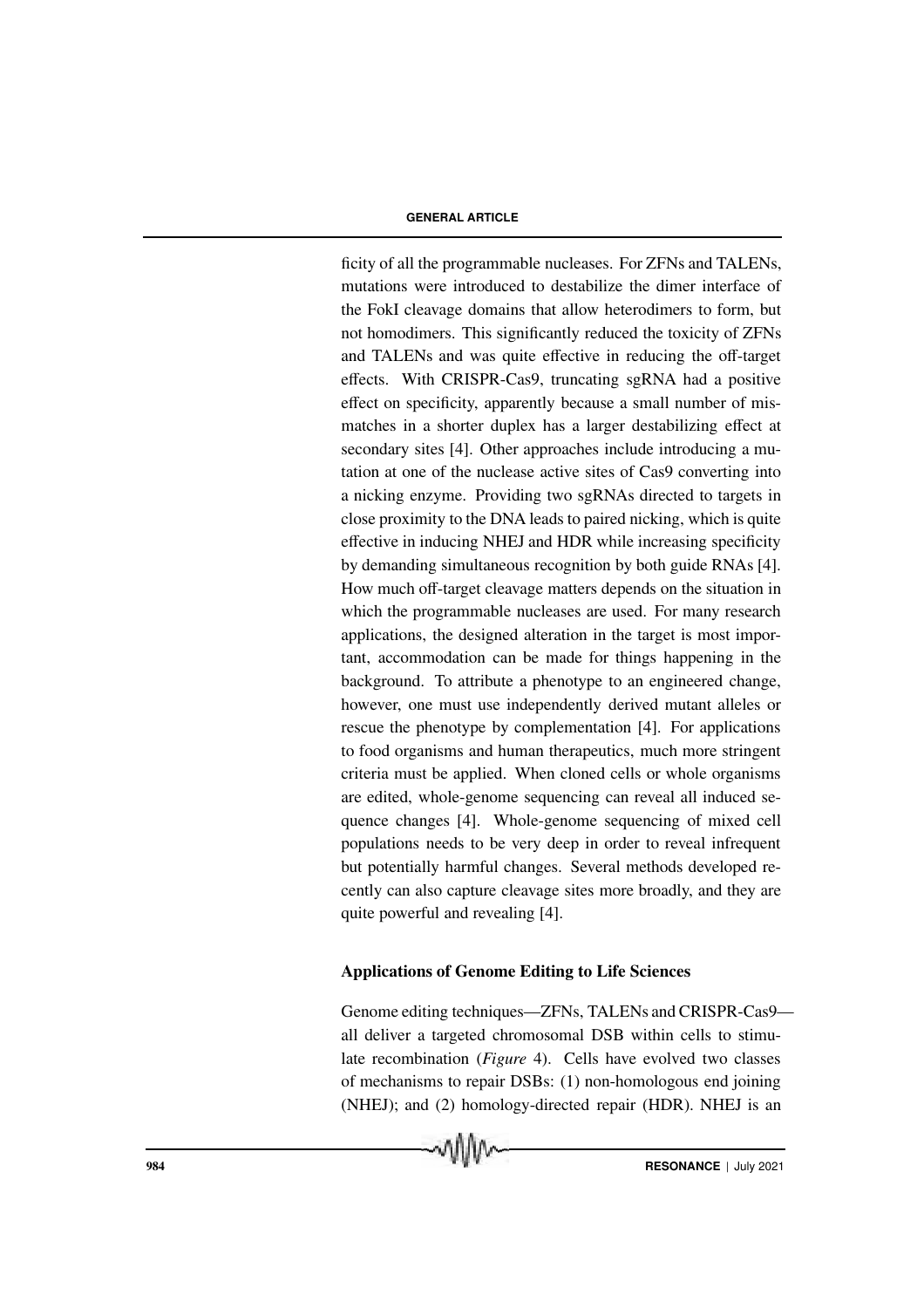**GENERAL ARTICLE**



error-prone repair mechanism that often results in variable lengths of insertion and deletion mutants (also known as 'indels'), generating a pool of mutants. Thus, NHEJ can be used to knock out genes. Nuclease-based breaks are efficiently mutated during NHEJ because perfectly rejoined sequences will be cut again until they acquire an indel, after which they no longer can be cleaved. HDR normally relies on recombination with homologous sequences of the undamaged sister chromatid, but cells can be tricked into using the investigator-provided donor DNA. HDR leads to the introduction of precise alteration to the genome that is specified by the donor DNA template.

Genome-editing can be used to correct, introduce or delete almost Genome-editing can be any DNA sequence in many different types of cells and organisms (*Figure* 4). Genome-editing (also called gene-editing) seeks to modify the genes of living organisms to understand gene function and develop ways to use genes to treat genetic or acquired diseases.

A few examples of how genome-editing technologies are revolutionizing life sciences are discussed below.

## *Anti-browning Mushroom*

Scientists at the University of Pennsylvania reported engineering of the edible fungus—the common white button mushrooms to resist browning (*Figure* 5a). It was achieved by knocking out Figure 4. Genome engineering using ZFNs, TALENs and CRISPR-Cas9. Targeted genome editing by non-homologous end joining (NHEJ) or by homologous recombination (HR) using gene editing tools. In homology-directed repair (HDR) experiment, cells are transfected with both gene editing tool and a wild-type DNA segment (for mutation correction) or transgene donor DNA for targeted addition. For targeted knock-out of a gene, cells are transfected with gene editing tool alone.

> used to correct, introduce or delete almost any DNA sequence in many different types of cells and organisms. Genome-editing (also called gene-editing) seeks to modify the genes of living organisms to understand gene function and develop ways to use genes to treat genetic or acquired diseases.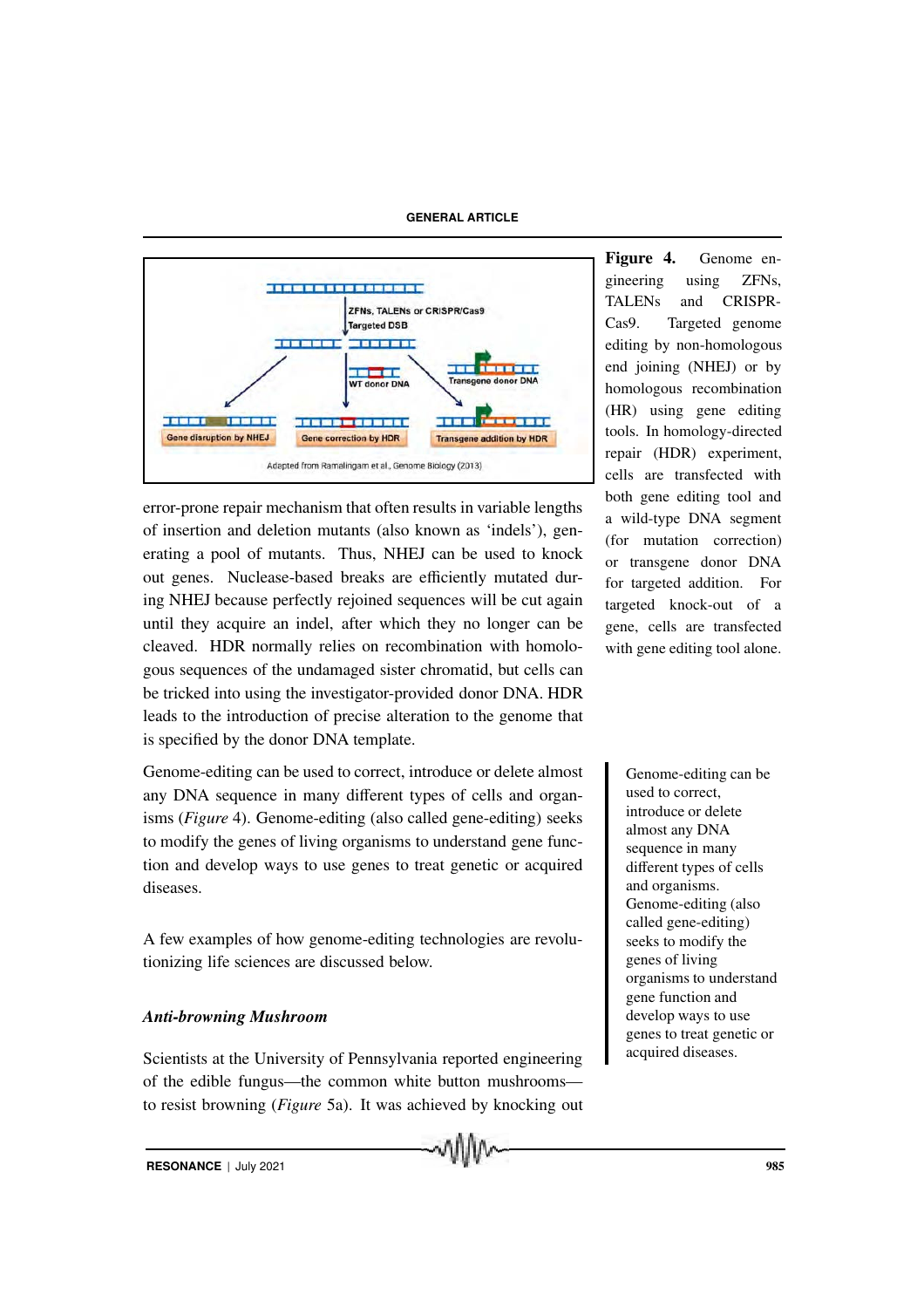one of the six families of genes that encode polyphenol oxidase (PPO) enzymes. The targeted PPO gene was inactivated by deleting a few base pairs in the gene of the mushroom's genome using CRISPR-Cas9; this resulted in the reduction of the PPO enzyme's activity by 30% in the anti-browning mushrooms.

it will not regulate a mushroom that has been modified genetically using CRISPR, making it the first CRISPR-edited organism to get approval from the US government. The decision means that the mushroom can be cultivated and sold without passing through the agency's regulatory process. Prior to this, several other plants, made using ZFNs and TALENs, have passed the USDA regulatory process. The gene-edited mushroom did not trigger USDA oversight because it does not contain any foreign DNA, such as virus or bacteria. Such organisms were necessary for genetically modifying plants and fungi in the 1980s and 1990s when the US government developed the framework for regulating GMOs.

## *Changing Flower Colour*

Japanese scientists have used CRISPR-Cas9 to change the flower colour of the ornamental plant, Japanese morning glory (*Ipomoea nil* or *Pharbitis nil*) from violet to white (*Figure* 5b). Japanese morning glory or Asagao was used because its genome is sequenced, and DNA transfer methods are well established to carry out gene editing. The researchers targeted a single gene, *dihydroflavonol-4-reductase-B* (*DFR-B*), encoding an anthocyanin biosynthesis enzyme, which is responsible for the colour of the plant's stems, leaves and flowers. Two other closely related genes (*DFR-A* and *DRF-C*) were adjacent to *DFR-B*. CRISPR was used to specifically and accurately target and inactivate enzyme *DFR-B* gene without altering *DFR-A* and *DRF-C*. Disruption of *DFR-B* should de-activate the enzyme, resulting in the absence of the colour pigment anthocyanin. The CRISPR-Cas9 system was inserted into tissue-cultured embryos of Japanese morning glory plants using the plant bacterium *Rhizobium*. The *DFR-B* enzyme was successfully inactivated in 75% of the transgenic plants with

In 2016, the US Department of Agriculture (USDA) decided that

Department of Agriculture (USDA) decided that it will not regulate a mushroom that has been modified genetically using CRISPR, making it the first CRISPR-edited organism to get approval from the US government.

In 2016, the  $US$ 

Japanese scientists have used CRISPR-Cas9 to change the flower colour of the ornamental plant, Japanese morning glory (*Ipomoea nil* or *Pharbitis nil*) from violet to white.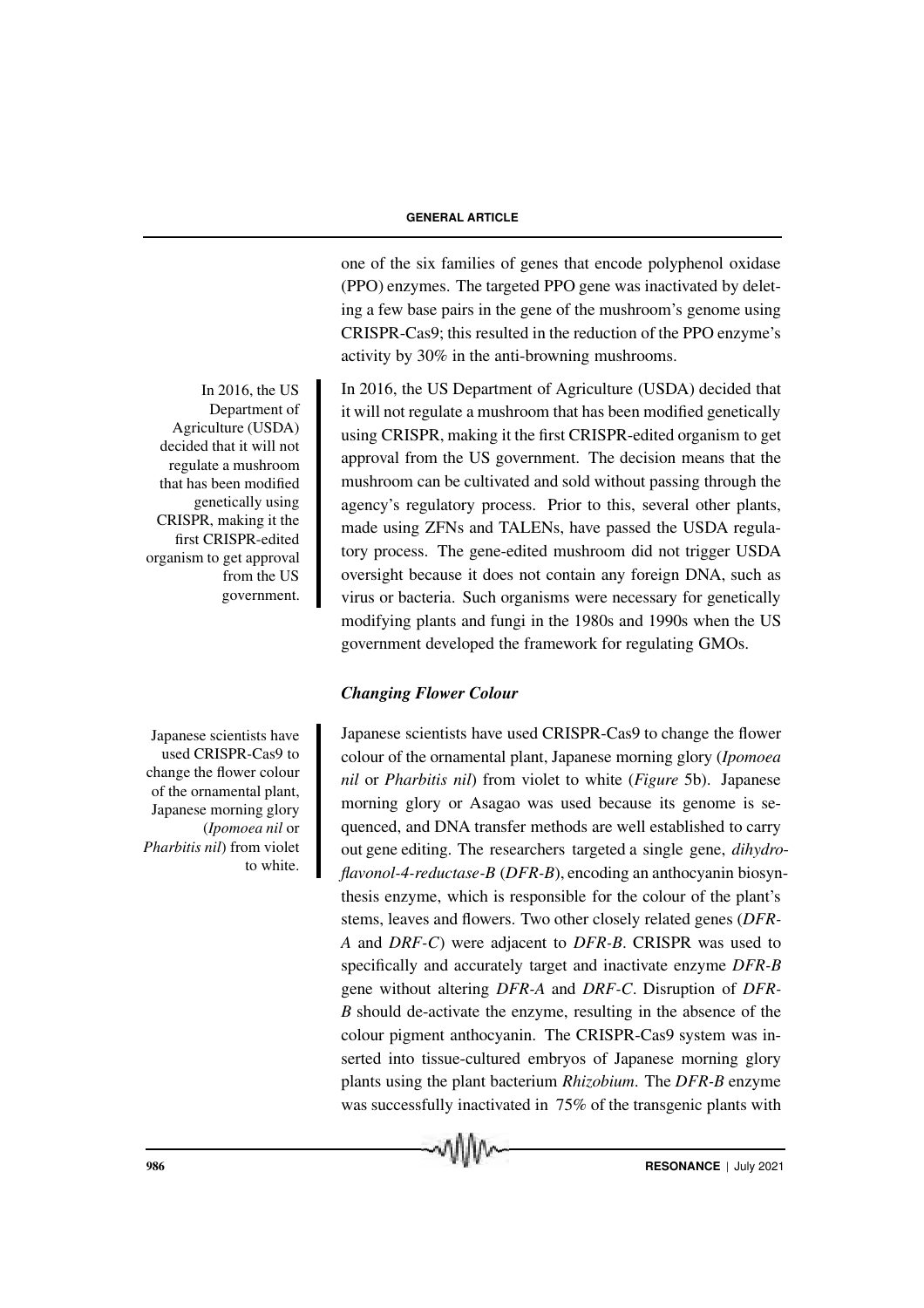

green stems and white flowers. Non-transformed plants with an active enzyme had violet stems and flowers. Furthermore, genetic analyses confirmed that the *DFR-B* target gene had been altered in the transgenic plants, with either DNA insertions or deletions in both copies of the genes (bi-allelic mutants). *DFR-A* and *DFR-C* genes were unaltered with no mutations.

## *Hornless Dairy Cattle*

Over the last 10,000 years, humans selectively bred cattle to produce more meat or milk, selecting distinct genetic variations over non-domesticated cattle. Cattle have evolved horns to defend themselves against predators and gain a reproductive advantage over competing peers by signifying health and vitality to females. Horns on dairy cattle can injure their handlers and other cattle. Physical dehorning of cattle is widely practised, which is a bloody and painful process that pits animal rights activists against it. Conventional selective breeding is a slow and expensive process, usually taking many generations before the trait is at a high frequency in the population. However, some cattle breeds, like the Angus beef breed, are hornless due to a natural genetic variation or allele that arose in the distant past. Scientists have shown Figure 5. A few selected examples of genome editing applications in life sciences. (a) The edible white button mushrooms have been edited to resist browning by knocking out one of the PPO genes. (b) The ornamental Japanese morning glory flower colour has been edited from violet to white by knocking out the *DHR-B* gene. (c) Scientists have edited dairy cattle to lack horns by disrupting the POLL locus of the cow genome, which is responsible for horn development. (d) Editing the *Lsdia1* gene in natural dextral (clockwise) pond snails led to off-springs with the rare sinistral (anticlockwise) shells, suggesting that *Lsdia1* is key to determining the creatures' 'handedness'.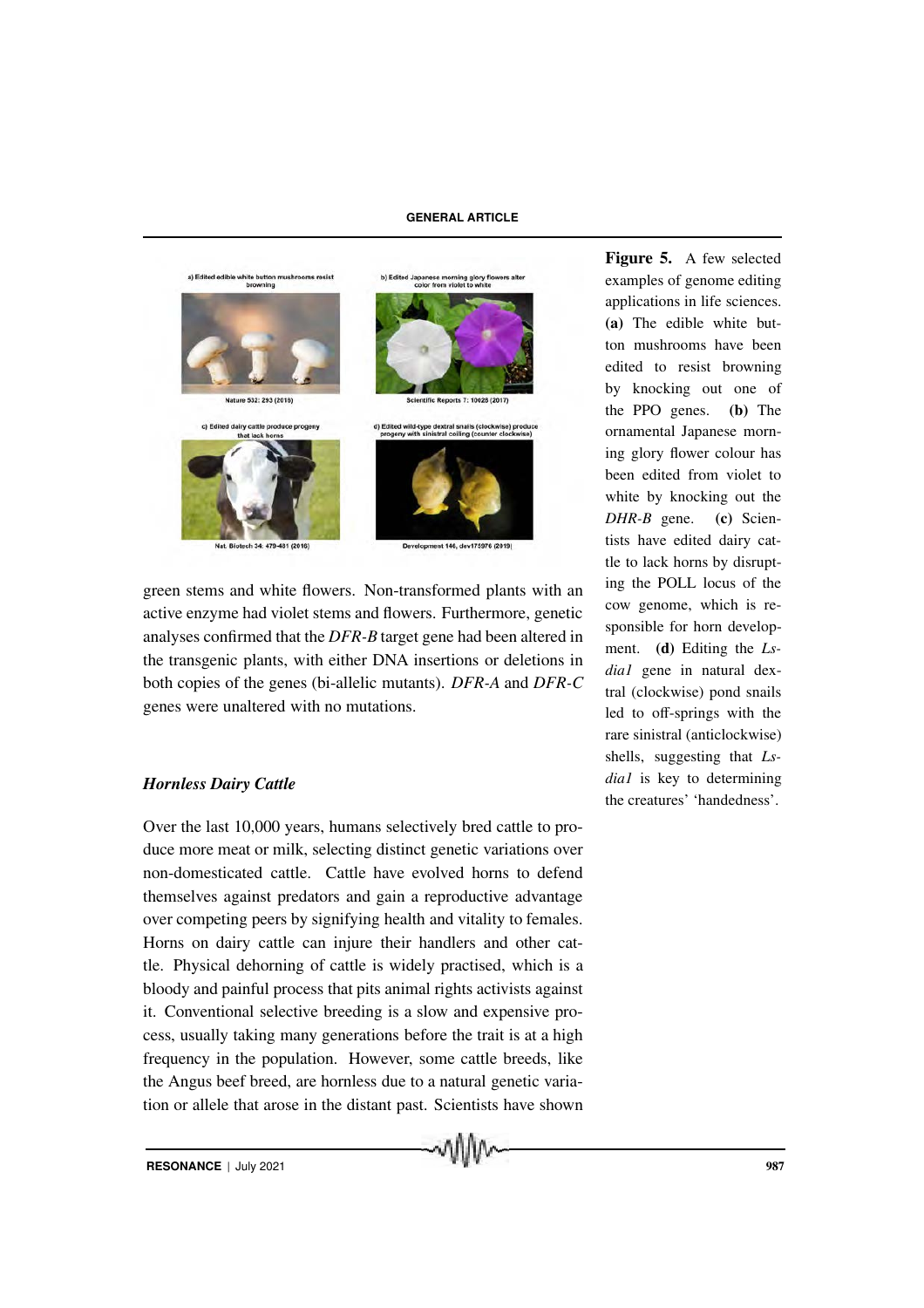the *Polled* allele, and hence these animals have horns. Genome-editing has offered a simple and efficient way to transfer the small and natural *Polled* allele from beef cattle to dairy cattle, and quickly produce dairy cattle without horns and importantly while preserving the elite dairy cattle genetics such as high yielding milk cows that were generated by classical breeding.

that the mutant allele, called *Polled*, prevents horn growth when an individual inherits one or two copies of the *Polled* gene from its parents, i.e., the *Polled* allele is dominant to the usual *Horn* allele, at one specific chromosomal locus of the cow genome. The complete DNA sequence of the cow genome, including its Dairy cattle do not carry **c** genes are known. Dairy cattle do not carry the *Polled* allele, and hence these animals have horns. Genome-editing has offered a simple and efficient way to transfer the small and natural *Polled* allele from beef cattle to dairy cattle, and quickly produce dairy cattle without horns and importantly while preserving the elite dairy cattle genetics such as high yielding milk cows that were generated by classical breeding. As an alternative, gene-editing technologies can precisely and permanently eliminate horns from dairy cattle, without sacrificing the elite dairy production genetics. Thus, genome editing offered a genetic alternative to removing the horns physically. Using TALENs, the researchers demonstrated the birth of two hornless male cattle in 2015, in reproductive crosses where the offspring normally should be horned (*Figure* 5c). These bulls then sired six hornless calves born in 2017. Thus, genome-editing technology is a safe and relatively fast way of transferring a small and naturally occurring genetic variant from one breed of cattle into another. Gene-editing can speed up what humans have been doing for thousands of years using the very slow process of selective breeding for desirable traits.

> The greatest challenge, however, to using genetically edited hornless cattle in the dairy industry is the approval of the Food and Drug Administration (FDA), which classifies these cattle in the same category as a new animal 'drug'. It must be pointed out that Angus beef breed of cattle has been consumed by humans for a thousand years, and the Polled genetic variation was transferred into a breed of dairy cattle, whose milk has been consumed by humans for hundreds of years.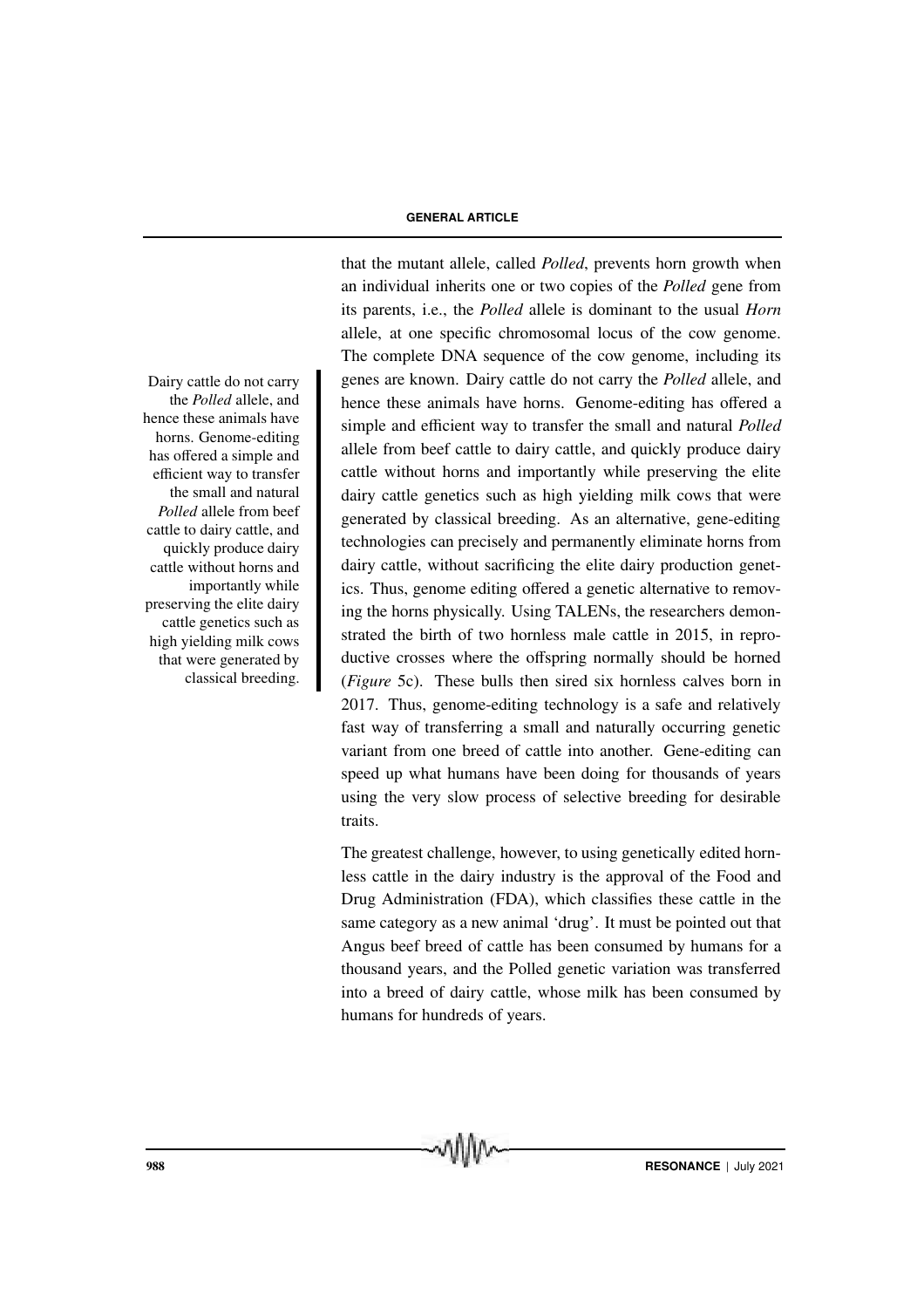## *Altering Snail Shell Spiral*

Japanese scientists have used CRISPR–Cas9 gene-editing to knock out a gene called *Lsdia1* in the snail, *Lymnaea stagnalis*. *Lsdia1* encodes a protein that helps to govern a cell's internal framework. Snails normally have a dextral shell that spirals out from the centre in a clockwise direction (right-handed). But a few left-handed snails have sinistral shells that coil in the opposite counterclockwise direction. CRISPR genome-editing has helped to pinpoint *Lsdia1* as the gene that is involved in establishing an embryo's body plan.

The researchers found that snails missing the gene had offspring with the rare anticlockwise shells, suggesting that *Lsdia1* is key to determining the 'handedness' (*Figure* 5d). These snails passed on the mutated gene and shell-type to subsequent generations. Those with *Lsdia1* functioning copies of the gene had shells that coiled the normal clockwise direction. *Lsdia1* gene appears to influence the pattern of cell division from the stage at which snail embryos divided from one cell into two. Scientists believe that research on *Lsdia1* could shed light on a rare human condition called *situs inversus*, in which the positions of the organs in the body are reversed.

## Applications of Genome Editing to Human Therapeutics

Genome-editing approaches when coupled to stem-cell technol-<br>
Genome-editing ogy, can have a huge impact on the future of personalized precision medicine. A combination of these approaches has been tested in clinics for their therapeutic benefit for some diseases, using either ex vivo or in vivo gene therapy. In ex vivo therapy, the defective gene is repaired in vitro in patient-derived stem cells and then progenitor cells are infused back into the patient. In the case of in vivo therapy, the genome-editing reagents are packaged in suitable delivery vehicles such as viral vectors or nanoparticles and then delivered directly into the patient to achieve in vivo editing of the targeted gene in the patient's cells within the desired tissues. Below, we outline a few selected biomedical applications

MIIM

approaches when coupled to stem-cell technology, can have a huge impact on the future of personalized precision medicine. A combination of these approaches has been tested in clinics for their therapeutic benefit for some diseases, using either ex vivo or in vivo gene therapy.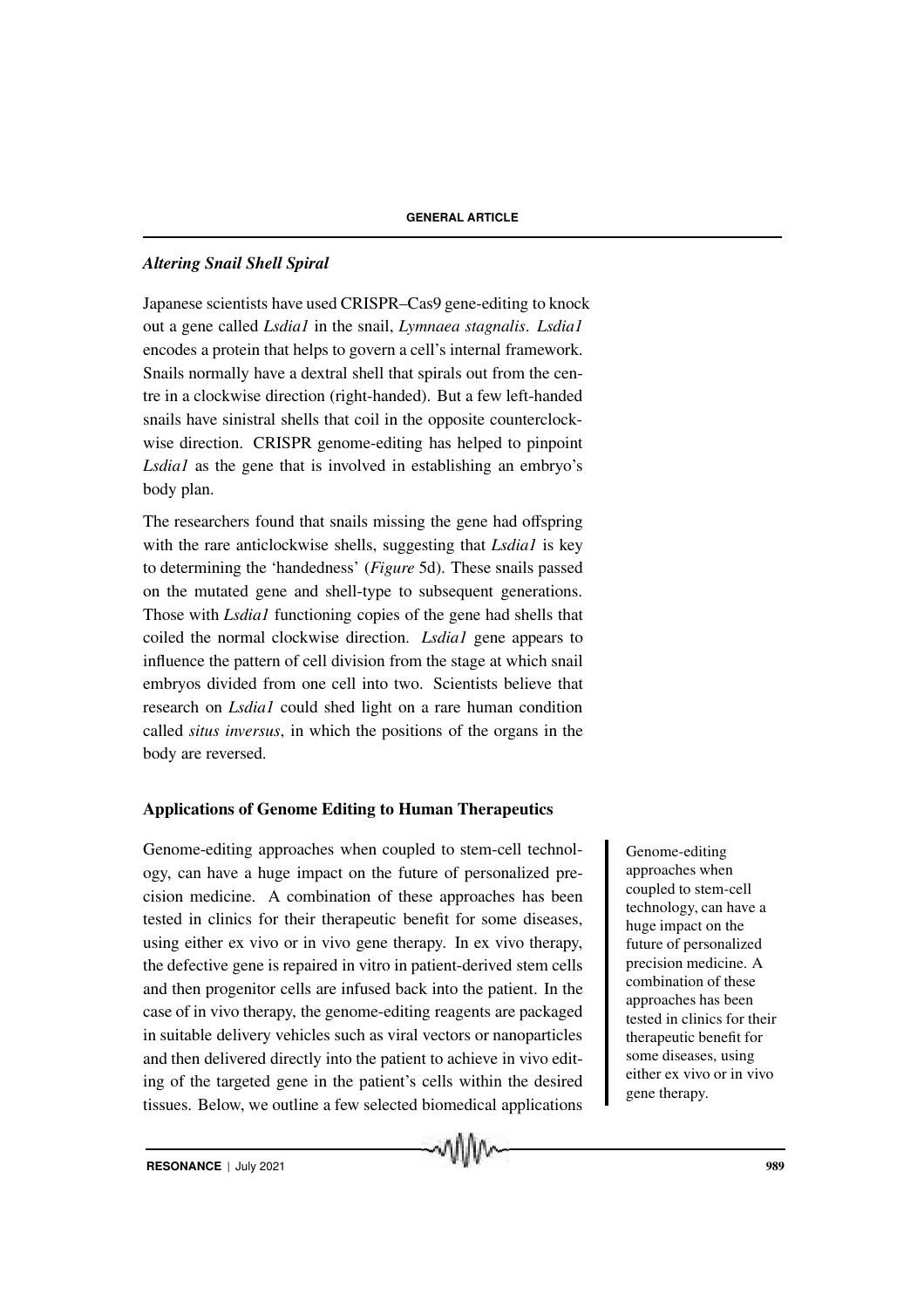of genome editing for monogenic diseases in humans and look at the future prospects in the context of cellular therapy and regenerative medicine using blood disorders as examples. ZFNs are the most advanced in the clinic to treat several human conditions.

In the USA, the National Institutes of Health (NIH) supports geneediting approaches in somatic cells for many diseases. Since somatic cells are not involved in human reproduction, genomic changes in them will not be inherited by future generations. Genomeediting approaches are funded and being pursued as part of NIH's Cure Sickle Cell Initiative.

## Blood Disorders

Blood disorders encompass a range of diseases, many of them caused due to genetic mutations. Presently, allogenic bone marrow transplantation (BMT) is the only curative therapy available for a range of blood disorders. Over the last several years, the number of treated patients using BMT has significantly increased. Though numerous blood disorders can be cured, the treatments have the potential for significant complications. An emerging alternative to allogeneic BMT is the precise modification of hematopoietic stem/progenitor cells (HSPCs) using the targeted genome editing approaches.

## β*-hemoglobin Disorders*

 $\beta$ -hemoglobin disorders are a group of autosomal recessive blood disorders caused by genetic mutations in the adult haemoglobin (*HBB*) gene on chromosome 11. *HBB* gene encodes the  $\beta$ -globin protein, which is a vital component in the functional haemoglobin present inside red blood cells (RBCs) and is essential for oxygen delivery to the tissues. Mutations in the *HBB* gene result in deficiency of functional RBCs (anaemia), multi-organ dysfunction and death. β-thalassemia (BT) and Sickle Cell Disease (SCD) are the most prevalent disorders in  $\beta$ -hemoglobinopathies worldwide. SCD results from the production of dysfunctional haemoglobin (HbS) protein, while  $\beta$ -thalassemia is the result of insufficient

Institutes of Health (NIH) supports gene-editing approaches in somatic cells for many diseases. Since somatic cells are not involved in human reproduction, genomic changes in them will not be inherited by future generations. Genome-editing approaches are funded and being pursued as part of NIH's Cure Sickle Cell Initiative.

In the USA, the National

 $β$ -hemoglobin disorders are a group of autosomal recessive blood disorders caused by genetic mutations in the adult haemoglobin (*HBB*) gene on chromosome 11.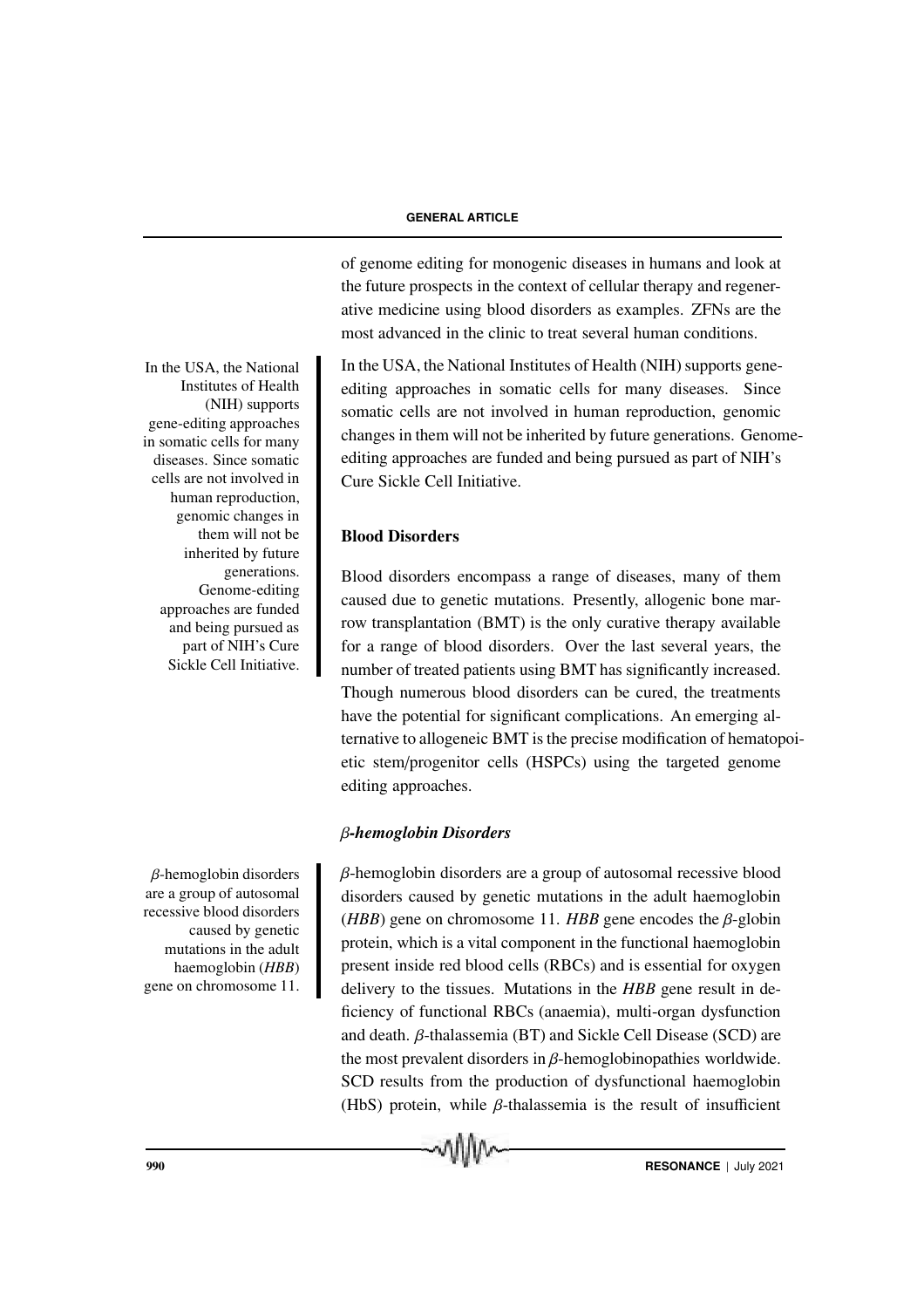production of functional HBB protein. There are two different methods to develop genome-engineering based therapeutic strategies for  $\beta$ -hemoglobin disorders, which are as follows: (1) Genetic correction of the adult *HBB* gene and (2) Enhancing fetal haemoglobin (HbF) production in patient-derived hematopoietic stem and progenitor cells (HSPCs).

## *Genetic Correction of* HBB *Gene*

As the *HBB* gene possesses two major disease-causing mutations, genetic correction of this gene is a primary focus of the genome editing based therapies. In this approach, sickle cell mutation in patient-derived HSPCs is corrected ex vivo by donor DNA-based HDR, employing gene-editing nucleases. The corrected HSCs are expanded and then transplanted back to the same patients (*Figure* 6). This autologous transplantation of genetically corrected HSCs eliminates the need for allogeneic transplantation. Hoban et al., reported the first successful correction of SCD mutation in patient-derived HSPCs using ZFNs [14]. In this study, the corrected HSPCs maintained their ability to engraft non-obese diabetic (NOD)/SCID/gamma mice (NSG mice) and showed multilineage differentiation potential. Subsequently, Dever et al., demonstrated efficient correction of SCD mutation in patient-derived HSPCs using CRISPR-Cas9, sgRNA ribonucleoprotein, and rAAV6 for HR donor delivery [15]. The corrected HSPCs successfully differentiated into erythrocytes expressing normal *HBB* levels. The above gene-editing studies in HSPCs have performed on the use of viral vector donors for HDR. However, DeWitt et al., demonstrated the selection-free *HBB* mutation correction in SCD patientderived HSPCs using optimized design and delivery of ribonucleoprotein (RNP) complex consisting of SpCas9 and sgRNA, along with single-stranded DNA oligonucleotide. In addition to HSPC, several research groups have shown that gene editing nucleases can be used to stimulate effective *HBB* gene correction in SCD patient-derived induced pluripotent stem cells (iPSCs).

BT is caused by the array of mutations in the adult *HBB* gene,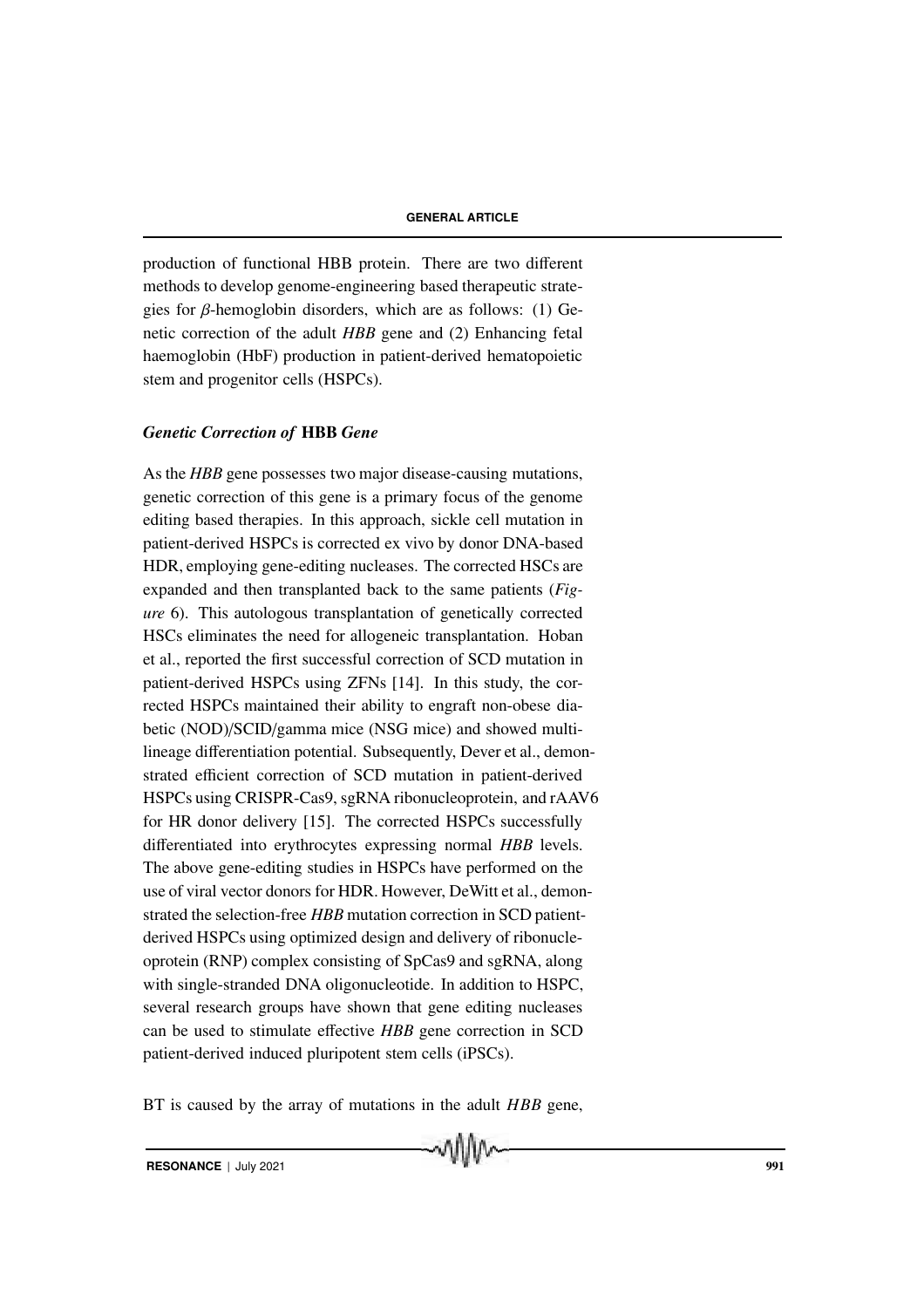Figure 6. A schematic diagram showing the ex vivo genome-editing based autologous cell replacement therapy for blood disorders. CD34+ HSPCs are isolated from a patient, and the defective gene is then repaired, or a beneficial mutation is generated using gene editing nucleases through viral or non-viral approaches. Edited cells are characterized in vitro and then infused back into the bone



marrow of the patient.<br>which makes to develop a mutation-specific correction for each and every BT mutation. The situation gets worse in the case of patients having two compounds for each and every BT mutation. The situation gets worse in the case of patients having two compound teterozygous mutations. Xu et al., has successfully targeted IVS-110 G>A and IVS2-654c>T using CRISPR-Cas9 and CRISPR Cas9/Cpf1 respectively in BT patient's HSPCs. To date, no attempt has been made to correct the BT mutation in patientderived HSPCs using HDR-based genetic correction.

## *Enhancing Fetal Hemoglobin Production in Adults HSPCs*

The production of  $\gamma$ -globin subunit leads to the synthesis of fetal haemoglobin (HbF) in early life (fetal stage), but is silenced and replaced by the production of  $β$ -globin resulting in the synthesis of adult haemoglobin (HbA). Usually, γ-globin production is very minimal  $\left($  <1%) in adults, but there are some healthy individuals with higher HbF levels, and this condition is known as hereditary persistence of fetal haemoglobin (*HPFH*). Remarkably, observations suggest that the patients of SCD and BT show mitigation in clinical manifestation if there is coinheritance with heterozygous for *HPFH*, which occurs due to certain mutations in the betaglobin cluster at chromosome 11 that lead to an enhanced ex-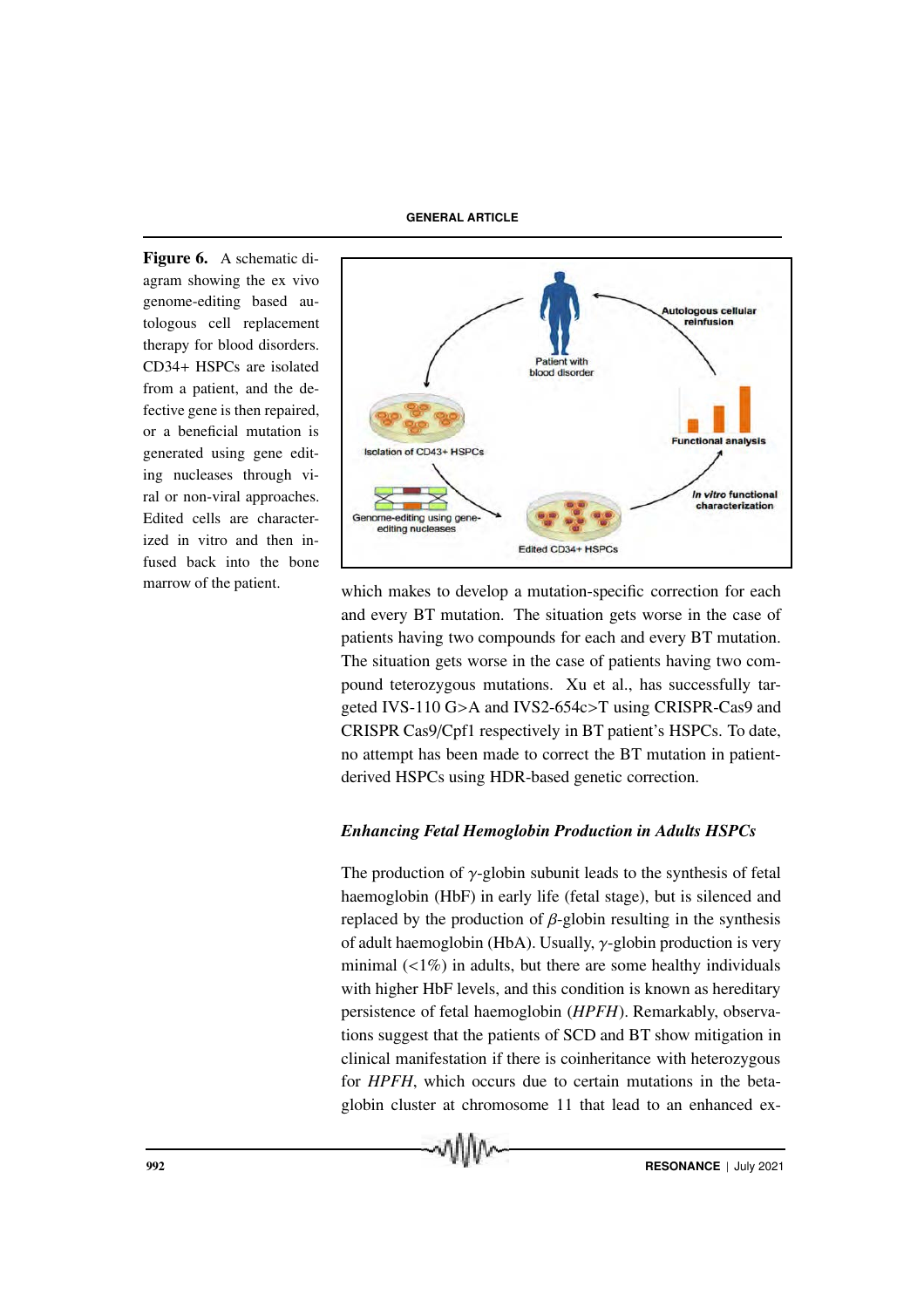pression of the γ-globin genes namely *HBG1* and *HBG2*. These mutations disrupt either expression of  $\gamma$ -globin repressor genes or their binding sites and thereby help reactivate HbF. Most of the reported *HPFH* mutations have been classified into two subtypes: (1) Non-deletional *HPFH* mutations are single nucleotide polymorphisms (SNPs) found upstream of *HBG1*/*2* genes. 2) Deletional *HPFH* mutations that are the deletions of a wide range (13– 106 kb) DNA segment, mostly found in the  $\beta$ -globin gene cluster on chromosome 11, encompassing  $\gamma$ -globin repressor binding sites and competitive genes (*HBD* and *HBB*). Hence generating *HPFH* or HPFH like genotype to reactive HbF in patient-derived HSPCs using genome-editing, has enormous promise for curative treatment for β-hemoglobinopathies.

#### *Hemophilia*

Haemophilia is an X-linked monogenic disorder caused due to Haemophilia is an deficiency in coagulation factors in the intrinsic coagulation cascade. Haemophilia is broadly classified into two types, namely— Haemophilia A and Haemophilia B, based on the site of genetic mutation. Haemophilia A is a more prevalent form of haemophilia, and occurs in 1 in 5000 live male births due to a mutation in the gene coding for factor VIII (FVIII), resulting in the loss of functional FVIII protein. Due to the high treatment costs, frequencies of infusions, and potential health burden, there is a need for alternative, more cost-effective therapies for haemophilia.

More studies are employing gene-editing nucleases for the correction of haemophilic mutations. One of the first studies that showed the possibility of genome-editing as a viable therapeutic strategy to treat haemophilia was by Li et al., 2011. They showed that ZFNs can induce DSBs efficiently when delivered directly to the mouse liver and that when co-delivered with an appropriately designed gene-targeting vector, they can stimulate gene replacement through both homology-directed repair and homologyindependent targeted gene insertion at the ZFN-specified locus. They have demonstrated that the level of gene targeting achieved was sufficient to correct the prolonged clotting times in a mouse

X-linked monogenic disorder caused due to deficiency in coagulation factors in the intrinsic coagulation cascade. Studies employ gene-editing nucleases for the correction of haemophilic mutations. One of the first studies that showed the possibility of genome-editing as a viable therapeutic strategy to treat haemophilia was by Li et al.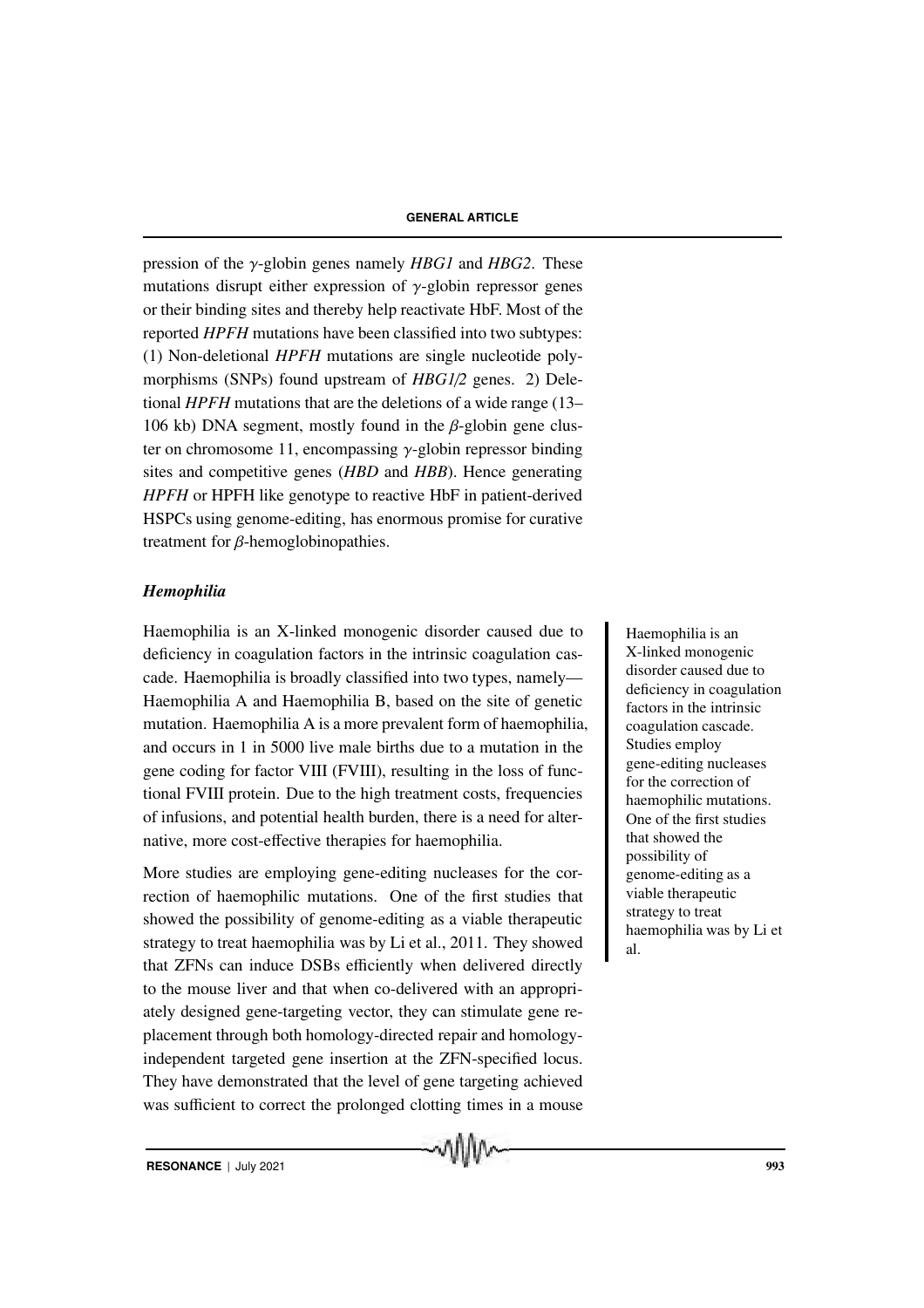model of haemophilia B and remained persistent after induced liver regeneration.

#### *Human Immunodeficiency Virus*

In  $2014$ , the first clinical application of genome-editing involved the use of ZFNs to make human cells resistant to HIV-1 by disrupting *CCR5*, the co-receptor needed for the viral entry into cells. The gene-editing approach as a form of gene therapy for HIV was enabled by the finding that a small subset of population across the world, naturally has a 32 bp deletion in the *CCR5* gene (*CCR5*∆*32*). In 2014, the first clinical application of genome-editing involved the use of ZFNs to make human cells resistant to HIV-1 by disrupting *CCR5*, the co-receptor needed for the viral entry into cells. The gene-editing approach as a form of gene therapy for HIV was enabled by the finding that a small subset of population across the world, naturally has a 32 bp deletion in the *CCR5* gene (*CCR5*∆*32*). This creates a premature stop codon, thereby resulting in truncated, non-functional CCR5 protein. Studies have shown that individuals with *CCR5*∆*32* appear to be permanently resistant to HIV infection. In 2008, Perez et al., established the first proof-of-concept for *CCR5* gene-editing by delivering adenoviral vectors carrying both ZFNs into primary human CD+ Tcells. In 2010, Holt et al., then showed *CCR5* gene-editing in human CD34+HSPCs. Holt et al., also showed that *CCR5* depleted mice develop 0 patients with the mean modification efficiency of 17% in CD34+ HSPCs. Furthermore, mouse studies showed that edited HSPCs, when transplanted, demonstrate a selective resistance to HIV infection.

#### *Hunter's Syndrome (MPS II)*

In 2017, Sangamo Therapeutics Inc. in the USA launched a Phase I clinical trial testing of ZFNs to correct Hunter's syndrome (MPS II) caused by iduronate-2-sulfatase enzyme deficiency, which is responsible for breaking down complex sugars in the body. Hunter's syndrome can cause abnormalities in the skeleton, heart and respiratory systems. The clinical trial was the first in vivo genome editing approach administered directly to patients, and the treatment was effective without side effects.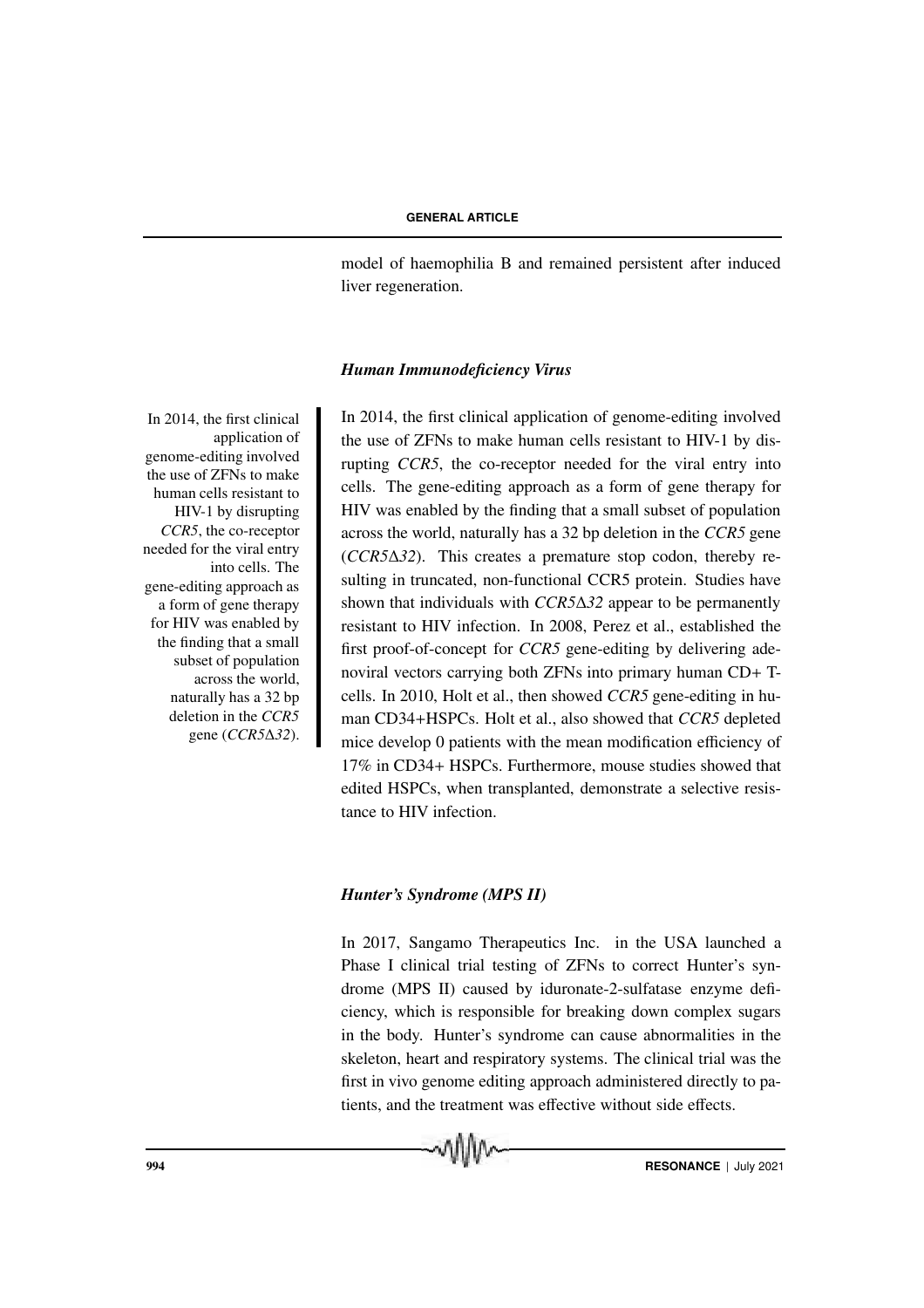## *Chimeric Antigen Receptor (CAR) T-cell Therapy*

TALENs have also been used in T-cell immunotherapy approaches TALENs have also been to create 'off-the-shelf' universal donor T-cells that don't have to be developed for every cancer patient. One approach is the development of CAR T-cell therapies that use immune cells collected not from patients, but from healthy donors. The idea is to create so-called off-the-shelf CAR T-cell therapies that are immediately available for use and do not have to be manufactured for each patient. Cellectis (a French company) has launched a Phase I trial of its off-the-shelf CD19-targeted CAR T-cell product in the USA for patients with advanced acute myeloid leukaemia. The company's product has already been tested in Europe previously, including in two infants with ALL who had exhausted all other options. In both cases, the treatment was effective.

## Safety, Ethical and Policy Concerns

Applications of genome-editing have raised scientific, safety, ethical and policy concerns. The National Institute of Health (NIH) in the USA does not fund any use of genome-editing in human embryos. The US Congress has prohibited the use of federal funds for the creation of human embryos for research purposes or for research in which human embryos are destroyed. Furthermore, off-target effects of the genome-editing approaches pose serious and unquantifiable safety and ethical issues when altering the germline, which will affect future generations without consent. Also, a lack of compelling medical applications does not justify the use of genome-editing in the human embryo when other alternatives such as prenatal screening are available. The National Academies of Science, Engineering, and Medicine (NASEM) has issued a report, entitled *Human Genome Editing: Science, Ethics, and Governance* (2017), which recommends that clinical trials using gene-editing in embryos should be permitted only within a robust and effective regulatory framework, and only when certain stringent criteria are met.

The safety and bioethical concerns raised by use of genome-editing

mMn

used in T-cell immunotherapy approaches to create 'off-the-shelf' universal donor T-cells that don't have to be developed for every cancer patient.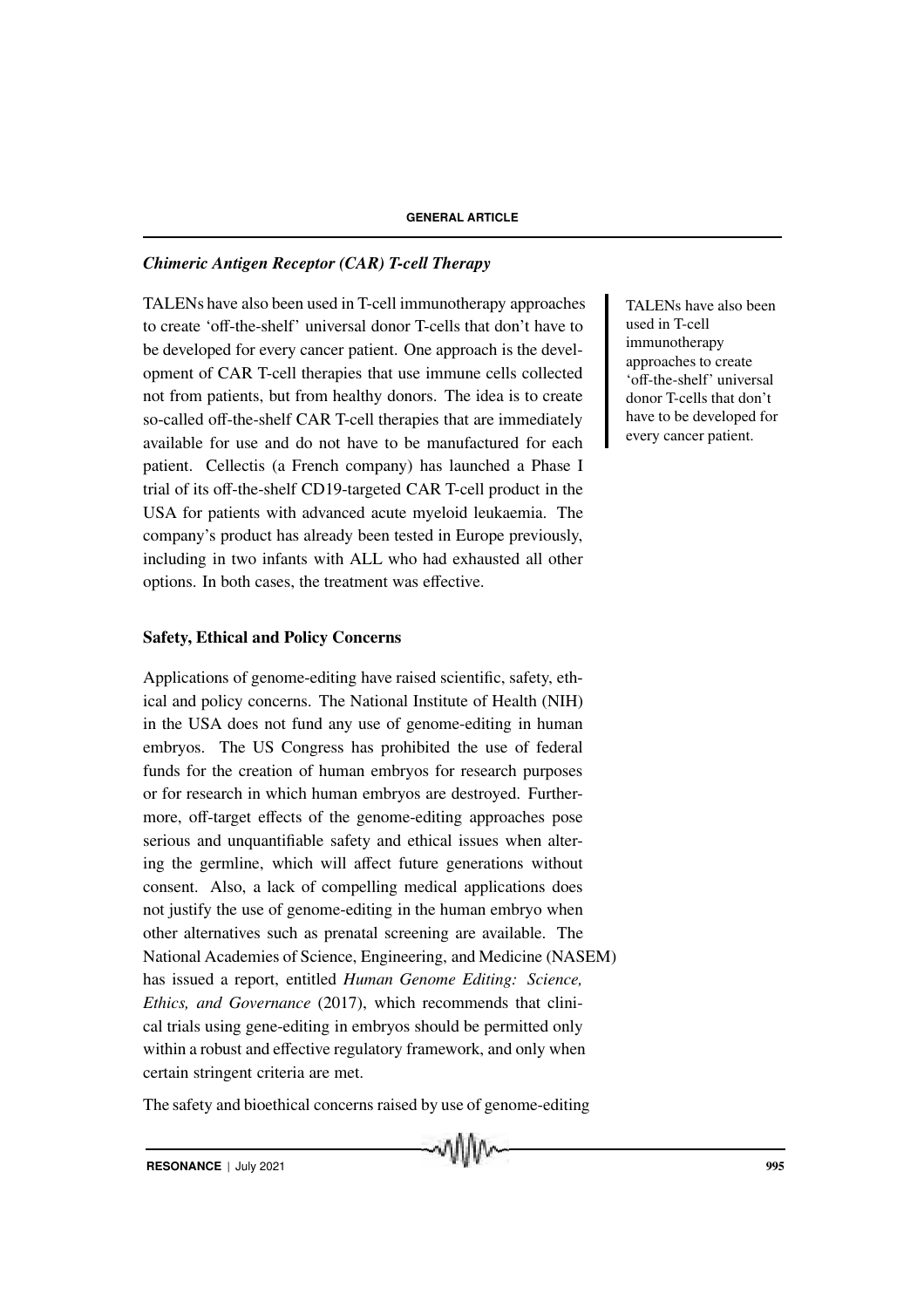in somatic gene therapy are same as that were raised for recombinant DNA technology and human gene therapy. These concerns are well-addressed by the current oversight structures in the United States. The US Food and Drug Administration's (FDA) regulatory authority oversight will now apply to clinical research involving genome-editing somatic cells in humans. Biosafety guidance for conducting genome editing research is provided by the *NIH Guidelines for Research Involving Recombinant or Synthetic Nucleic Acid Molecules*.

A draft document on *Genome Edited Organisms: Regulatory Framework and Guidelines for Risk Assessment* has been prepared by Dr S. R. Rao from the Department of Biotechnology (DBT), Ministry of Science and Technology, India. The proposed regulatory framework and guidelines for risk assessment is yet to be approved by the Indian Government. The Indian statutory committees for authorization and oversight of genome-editing research and products include IBSC, RCGM, GEAC and statutory market.

## Summary

Genome-editing technologies have revolutionized life sciences. Their impact on biology, agriculture, ecology and personalized medicine have been tremendous and will be felt for years to come. Nobody thought that rewriting life was possible before. Genomeediting and synthetic biology have changed all that. These fields have enabled scientists to do precise genome surgery and create new organisms from scratch, respectively. It is a wonderful time for young undergraduate students, graduate students and medical professionals to enter these fields seeking a research career in biology and/or personalized precision medicine.

## Acknowledgement

Professor S. Chandrasegaran was supported by a 2017–2018 US Fulbright-Nehru Scholar Academic and Research Excellence Award. His host institution was the Indian Institute of Science, Banga-

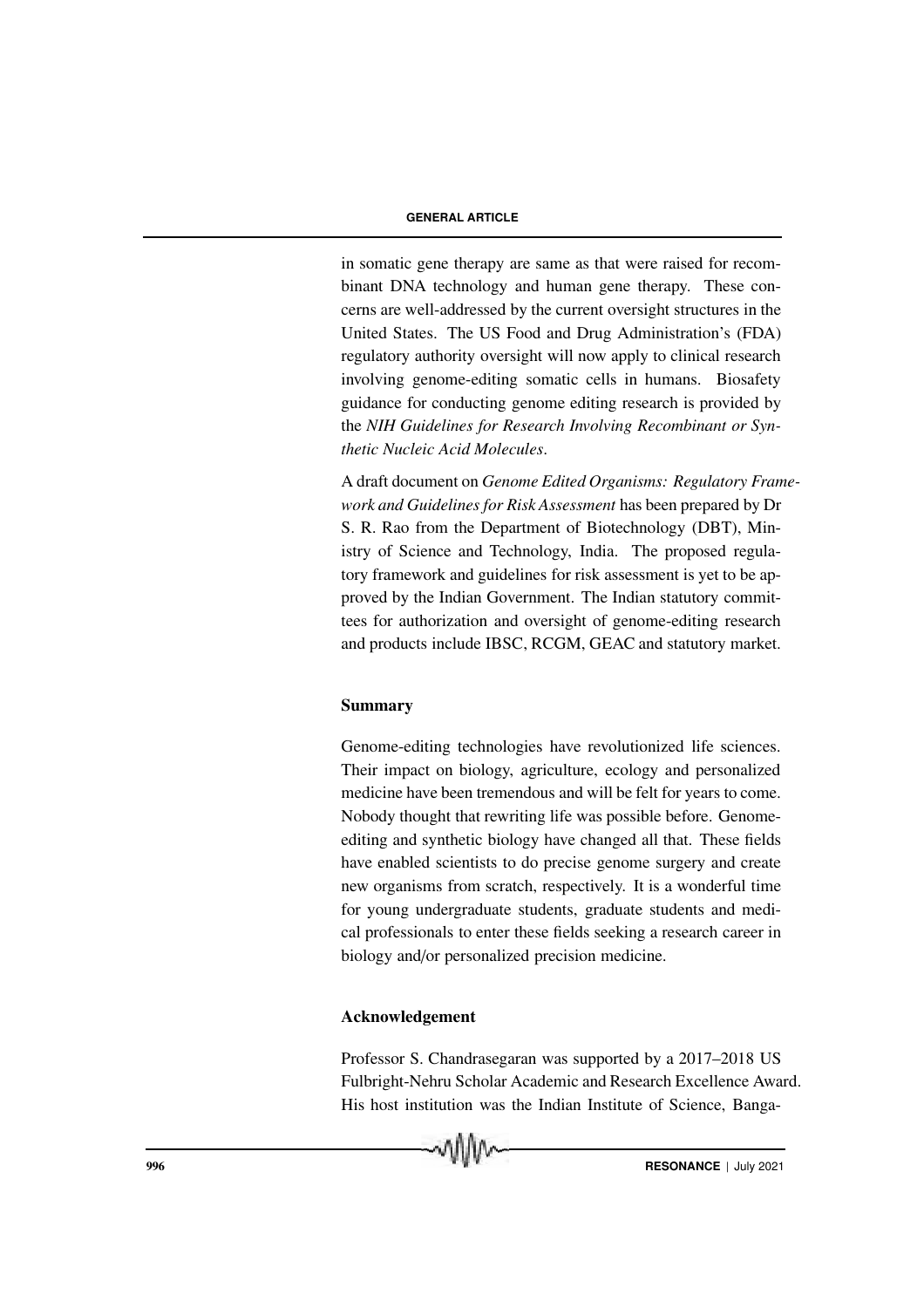lore, India. He was affiliated to Professor D. N. Rao's lab in the Department of Biochemistry.

#### Box 1. Glossary

Conservative changes: Substitution of one amino acid by another, possessing similar biological properties. Degenerate codons: Multiple codons that specify the same amino acid.

Genotype: Genetic information present within a cell of an organism. It contributes to the physical attributes or phenotype of the organism.

Heterozygous: A gene having two different types of alleles for a specific trait.

Introns: Non-coding regions of DNA within genes that initially were identified as non-essential, but some of which were later shown to have regulatory functions.

Phenotype: Observable physical characteristics of an organism, which depends on the genotype, are referred to as phenotype.

Proteomics: Study of the complete set of proteins produced by a cell.

Silent mutations: Changes in one of the letters of a codon, which does not alter the amino acid.

Transcription: The process of copying genetic information from the DNA template to RNA is called transcription.

Transcriptomics: Study of the complete set of all RNA transcripts produced by a cell.

Translation: The process of protein synthesis from mRNA using ribosomes within a cell.

Homologous recombination (HR): A type of genetic recombination in which nucleotide sequences are exchanged between two similar or identical molecules of double-stranded or single-stranded DNA in a cell. Homology-directed repair (HDR): A mechanism in cells to repair double-strand DNA lesions by HR. HDR mechanism occurs in cells only when there is a homologous piece of DNA is present in the nucleus, mostly in G2 and S phase of the cell cycle.

Non-homologous end joining (NHEJ): NHEJ) is an alternate pathway present in cells to repair doublestrand breaks (DSBs). During NHEJ, the DSBs are directly ligated without the need for a homologous template as opposed to HDR, which requires a homologous donor sequence.

Insertion-deletion (indels): Cellular repair of DSBs by NHEJ that is error-prone, that results in insertion or deletion of bases (aka indels) in the genome of an organism.

#### Suggested Reading

- [1] Y-G. Kim, J Cha and S Chandrasegaran, Hybrid restriction enzymes: Zinc finger fusions to FokI cleavage domain, *Proc. Natl. Acad. Sci*., USA, Vol.93, pp.1156–1160, 1996.
- [2] J Smith, M Bibikova, F Whitby, A R Reddy, et al., Requirements for doublestrand cleavage by chimeric restriction enzymes with zinc finger recognition